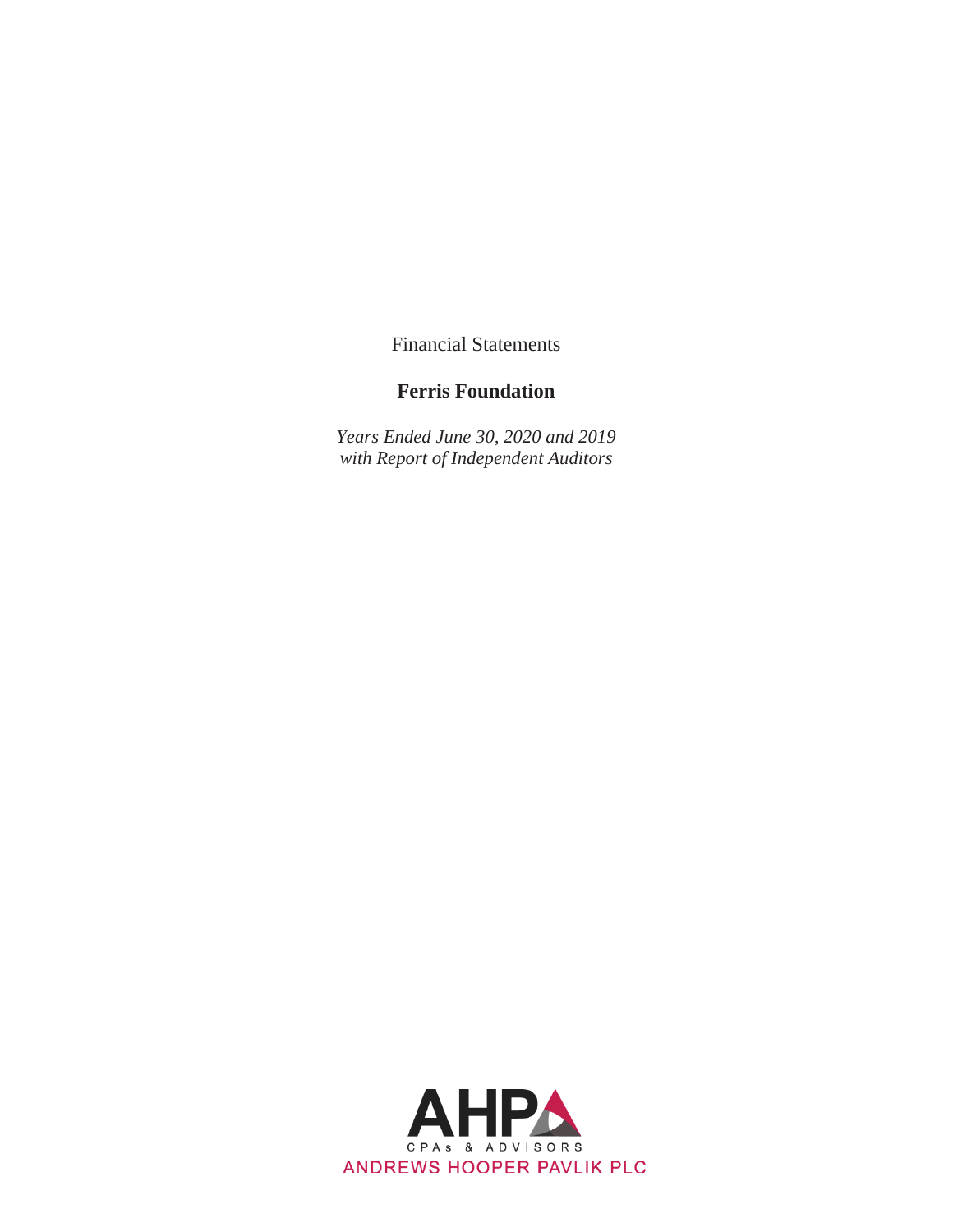# **Financial Statements**

Years Ended June 30, 2020 and 2019

# **Contents**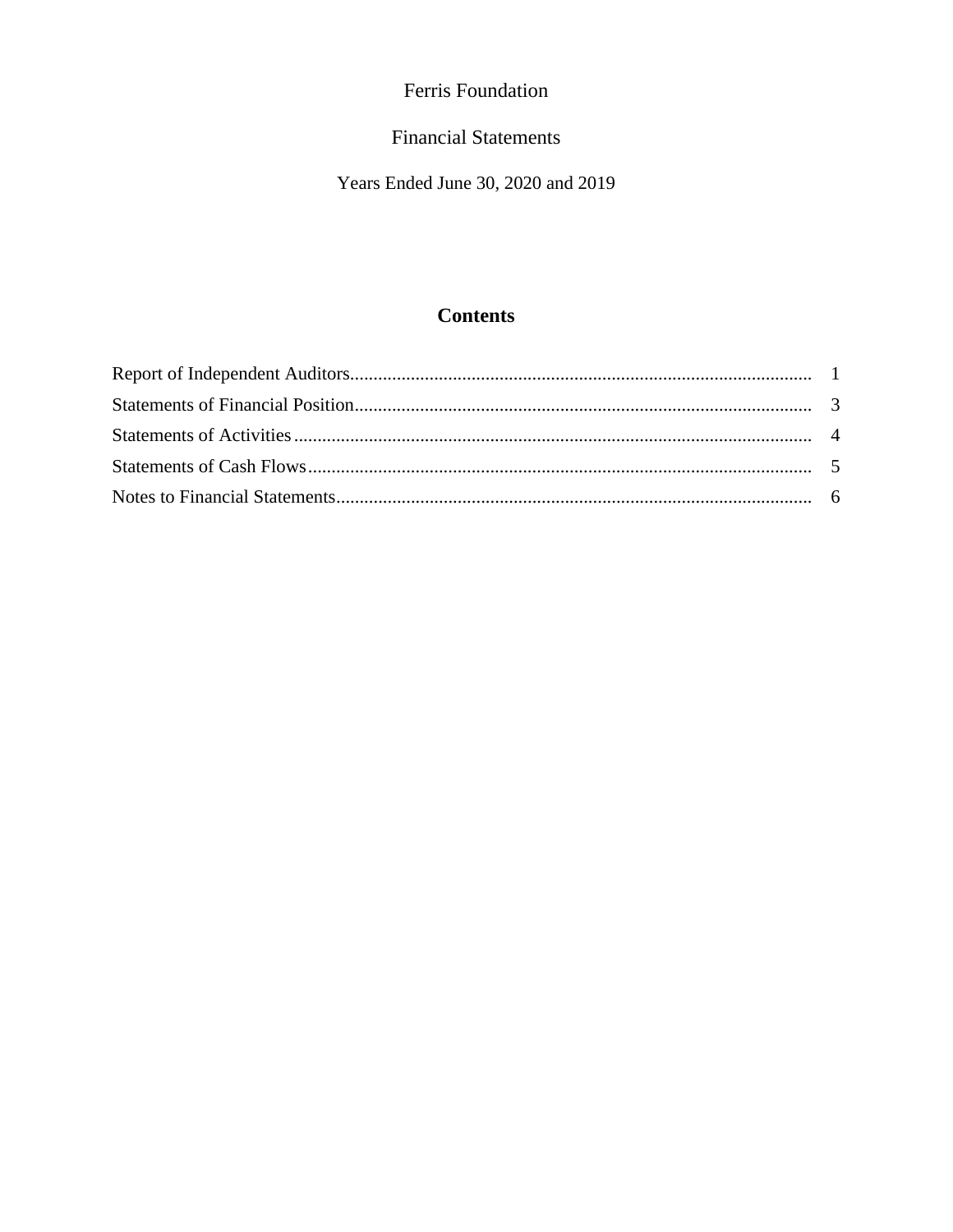

# ANDREWS HOOPER PAVLIK PLC

2311 E. BELTLINE AVE. SE | SUITE 200 | GRAND RAPIDS, MI 49546 p: 616.942.6440 | f: 616.942.6095 | www.ahpplc.com

# Report of Independent Auditors

Board of Directors Ferris Foundation Big Rapids, Michigan

We have audited the accompanying financial statements of the Ferris Foundation, which comprise the statements of financial position as of June 30, 2020 and 2019, and the related statements of activities and cash flows for the years then ended, and the related notes to the financial statements.

# **Management's Responsibility for the Financial Statements**

Management is responsible for the preparation and fair presentation of these financial statements in accordance with accounting principles generally accepted in the United States of America; this includes the design, implementation, and maintenance of internal control relevant to the preparation and fair presentation of financial statements that are free from material misstatement, whether due to fraud or error.

### **Auditors' Responsibility**

Our responsibility is to express an opinion on these financial statements based on our audits. We conducted our audits in accordance with auditing standards generally accepted in the United States of America. Those standards require that we plan and perform the audits to obtain reasonable assurance about whether the financial statements are free of material misstatement.

 disclosures in the financial statements. The procedures selected depend on the auditor's judgment, An audit involves performing procedures to obtain audit evidence about the amounts and including the assessment of the risk of material misstatement of the financial statements, whether due to fraud or error. In making those risk assessments, the auditor considers internal control relevant to the entity's preparation and fair presentation of the financial statements in order to design audit procedures that are appropriate in the circumstances, but not for the purpose of expressing an opinion on the effectiveness of the entity's internal control. Accordingly, we express no such opinion. An audit also includes evaluating the appropriateness of accounting policies used and the reasonableness of significant accounting estimates made by management, as well as evaluating the overall presentation of the financial statements.

We believe that the audit evidence we have obtained is sufficient and appropriate to provide a basis for our audit opinion.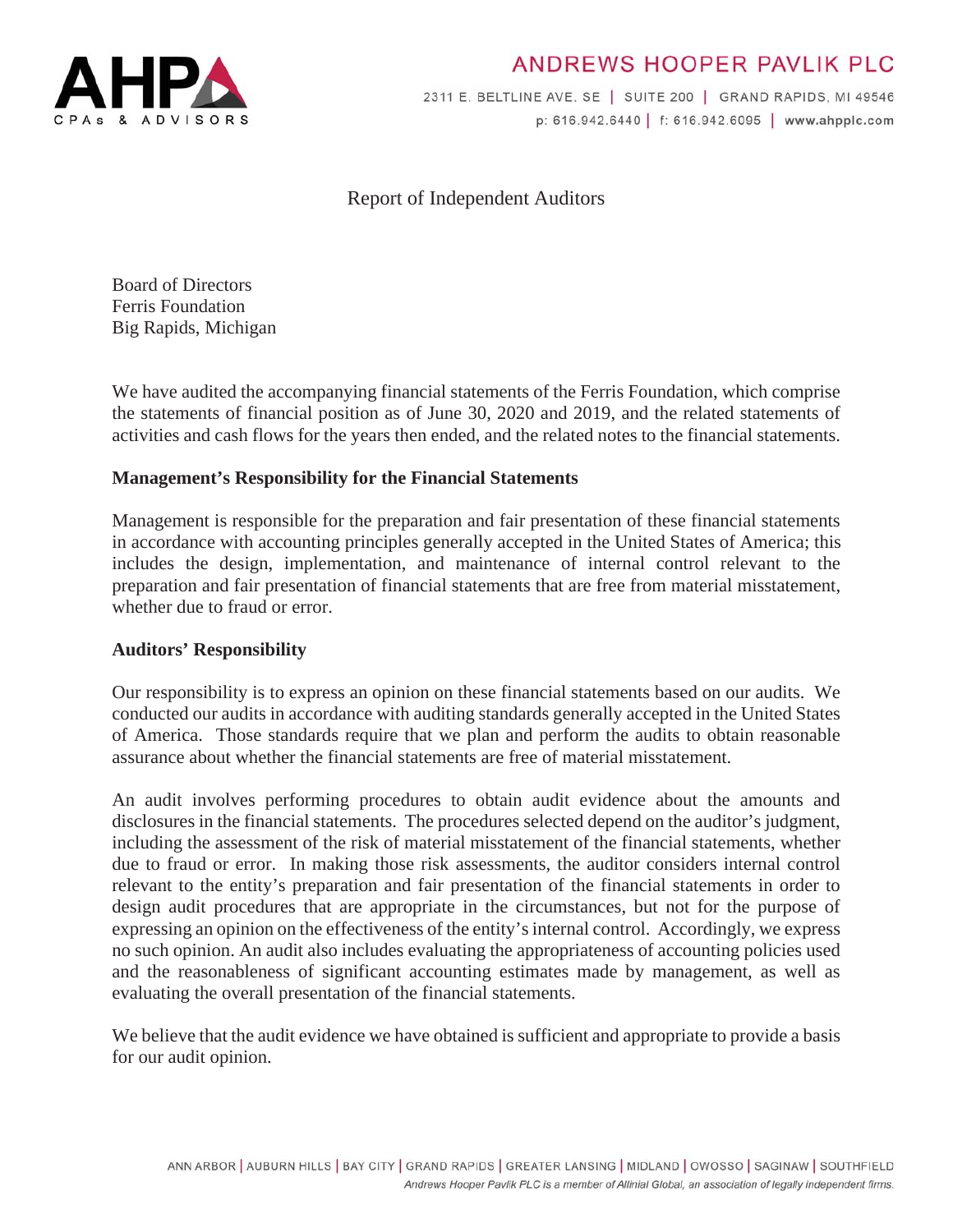# **Opinion**

In our opinion, the financial statements referred to above present fairly, in all material respects, the financial position of the Ferris Foundation as of June 30, 2020 and 2019, and the changes in its net assets and its cash flows for the years then ended in accordance with accounting principles generally accepted in the United States of America.

Andrews Hooper Taulik PLC

Grand Rapids, Michigan September 18, 2020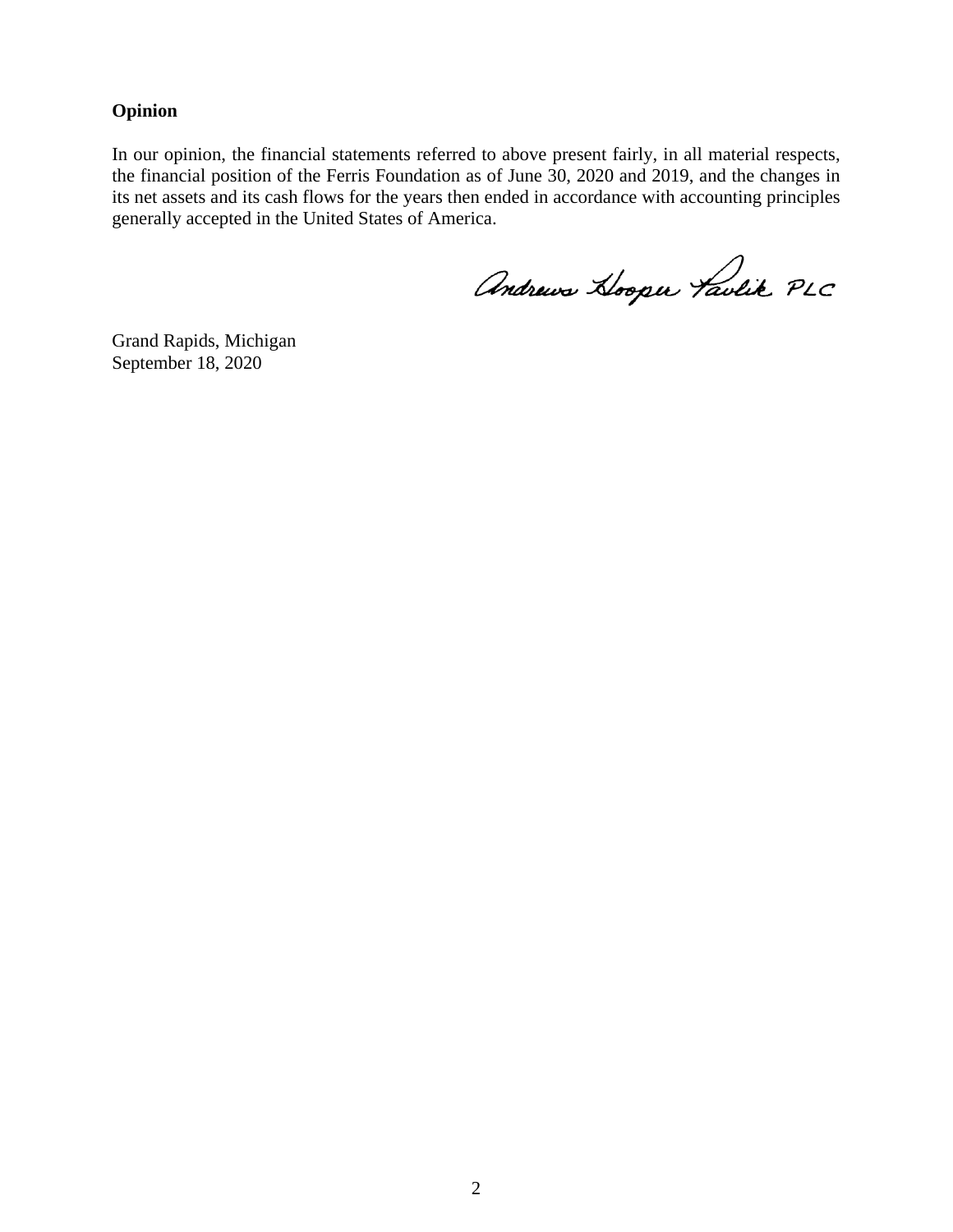# Statements of Financial Position

|                                    | June 30       |            |              |            |
|------------------------------------|---------------|------------|--------------|------------|
|                                    |               | 2020       |              | 2019       |
| <b>Assets</b>                      |               |            |              |            |
| Cash and cash equivalents – Note 4 | \$            | 1,617,902  | $\mathbb{S}$ | 4,070,739  |
| Investments – Note 4               |               | 87,398,716 |              | 84,531,179 |
| Pledges receivable – Note 7        |               | 3,184,737  |              | 4,219,111  |
| Total assets                       | <sup>\$</sup> | 92,201,355 | \$           | 92,821,029 |
|                                    |               |            |              |            |
| <b>Liabilities</b>                 |               |            |              |            |
| Accounts payable                   | \$            | 3,655      | -\$          | 155,356    |
| Annuity liability – Note 3         |               | 109,214    |              | 94,186     |
| <b>Total liabilities</b>           |               | 112,869    |              | 249,542    |
| <b>Net Assets – Note 1</b>         |               |            |              |            |
| Without donor restrictions         |               | 23,626,398 |              | 27,884,846 |
| With donor restrictions            |               | 68,462,088 |              | 64,686,641 |
| Total net assets                   |               | 92,088,486 |              | 92,571,487 |
| Total liabilities and net assets   | \$            | 92,201,355 | \$           | 92,821,029 |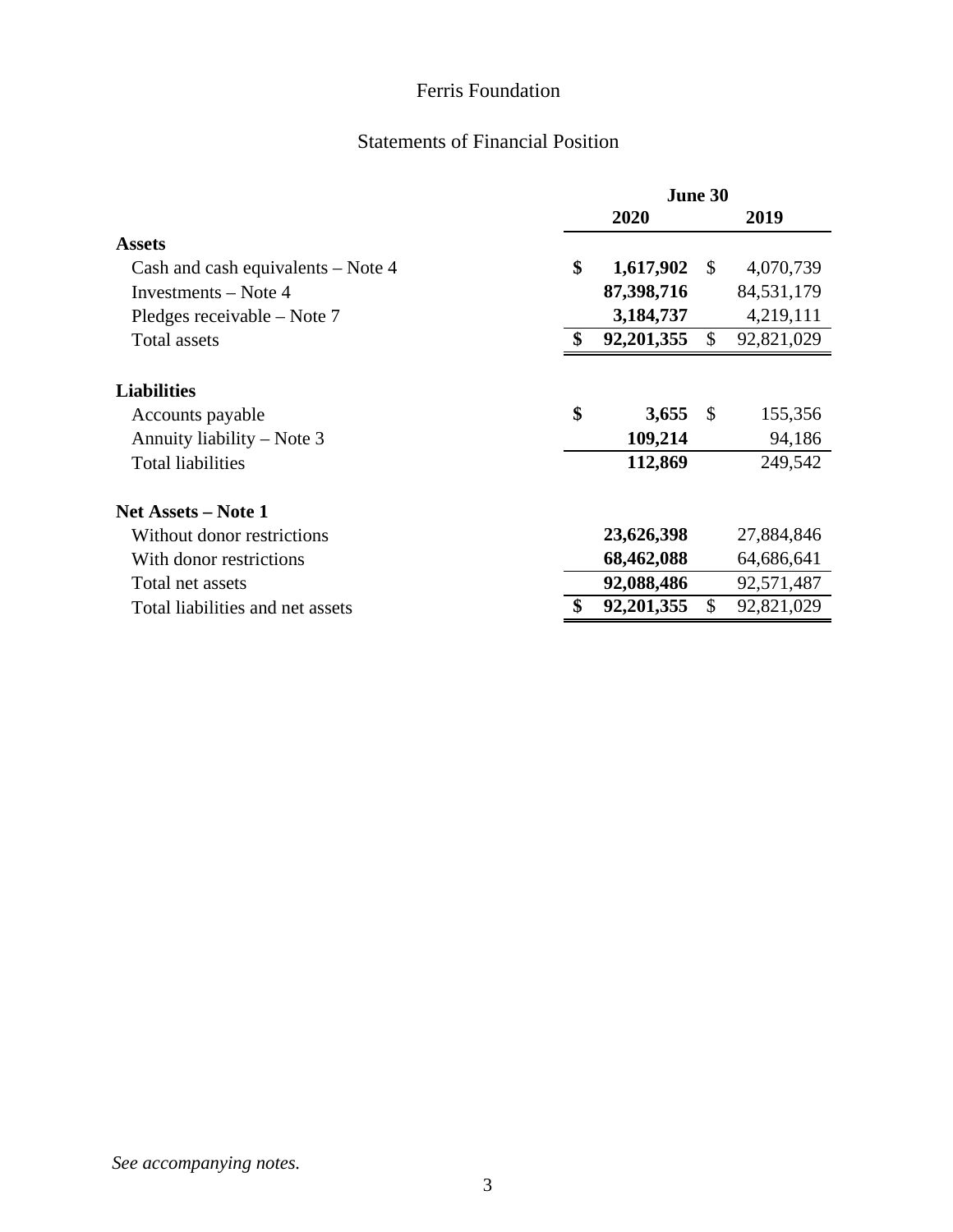# Statements of Activities

|                                                          | <b>Year Ended June 30</b>                   |                                          |              |                                             |                                          |              |
|----------------------------------------------------------|---------------------------------------------|------------------------------------------|--------------|---------------------------------------------|------------------------------------------|--------------|
|                                                          |                                             | 2020                                     |              |                                             | 2019                                     |              |
|                                                          | <b>Without Donor</b><br><b>Restrictions</b> | <b>With Donor</b><br><b>Restrictions</b> | <b>Total</b> | <b>Without Donor</b><br><b>Restrictions</b> | <b>With Donor</b><br><b>Restrictions</b> | <b>Total</b> |
| Support, revenue, and gains (losses)                     |                                             |                                          |              |                                             |                                          |              |
| Gifts and contributions                                  | 2,409,326 \$<br>\$                          | 4,731,445 \$                             | 7,140,771    | 2,647,619 \$<br>\$                          | $11,760,631$ \$                          | 14,408,250   |
| Change in split-interest agreement                       |                                             | (24, 631)                                | (24, 631)    |                                             | (2,912)                                  | (2,912)      |
| Investment income, net – Note 4                          | 200,070                                     | 195,049                                  | 395,119      | 1,332,497                                   | 2,733,569                                | 4,066,066    |
| Net assets released from restrictions                    | 4,387,659                                   | (4,387,659)                              |              | 4,285,217                                   | (4,285,217)                              |              |
| Total support, revenue, and gains (losses)               | 6,997,055                                   | 514,204                                  | 7,511,259    | 8,265,333                                   | 10,206,071                               | 18,471,404   |
| Expenses – Note 6                                        |                                             |                                          |              |                                             |                                          |              |
| Meals, travel, and entertainment                         | 29,664                                      |                                          | 29,664       | 36,330                                      |                                          | 36,330       |
| Board expenses                                           | 1,386                                       |                                          | 1,386        | 3,075                                       |                                          | 3,075        |
| Professional fees and other services                     | 439,364                                     |                                          | 439,364      | 637,631                                     |                                          | 637,631      |
| Supplies                                                 | 2,799                                       |                                          | 2,799        | 4,257                                       |                                          | 4,257        |
| Support services donated from Ferris State               |                                             |                                          |              |                                             |                                          |              |
| University - Note 5                                      | 2,206,887                                   |                                          | 2,206,887    | 2,551,012                                   |                                          | 2,551,012    |
| Disbursements to Ferris State University - Note 5        | 2,793,811                                   |                                          | 2,793,811    | 2,713,452                                   |                                          | 2,713,452    |
| Support to Ferris State University – Note 5              | 2,491,574                                   | $\blacksquare$                           | 2,491,574    | 2,274,775                                   | $\overline{\phantom{a}}$                 | 2,274,775    |
| Total expenses                                           | 7,965,485                                   | $\blacksquare$                           | 7,965,485    | 8,220,532                                   |                                          | 8,220,532    |
| Support, revenue, and gains over (under) expenses        | (968, 430)                                  | 514,204                                  | (454, 226)   | 44,801                                      | 10,206,071                               | 10,250,872   |
| Other changes in net assets                              |                                             |                                          |              |                                             |                                          |              |
| Net transfers for Ferris Futures Endowment - Note 5      | (3,002,995)                                 | 3,002,995                                |              | (2,233,339)                                 | 2,233,339                                |              |
| Net transfers from (to) Ferris State University – Note 5 | (287, 023)                                  | 258,248                                  | (28, 775)    | 5,000                                       | 304,293                                  | 309,293      |
| Increase (decrease) in net assets                        | (4,258,448)                                 | 3,775,447                                | (483,001)    | (2,183,538)                                 | 12,743,703                               | 10,560,165   |
| Net assets $-$ beginning of year                         | 27,884,846                                  | 64,686,641                               | 92,571,487   | 30,068,384                                  | 51,942,938                               | 82,011,322   |
| Net assets – end of year                                 | 23,626,398                                  | 68,462,088 \$<br>-S                      | 92,088,486   | 27,884,846                                  | 64,686,641<br>\$                         | 92,571,487   |

*See accompanying notes.*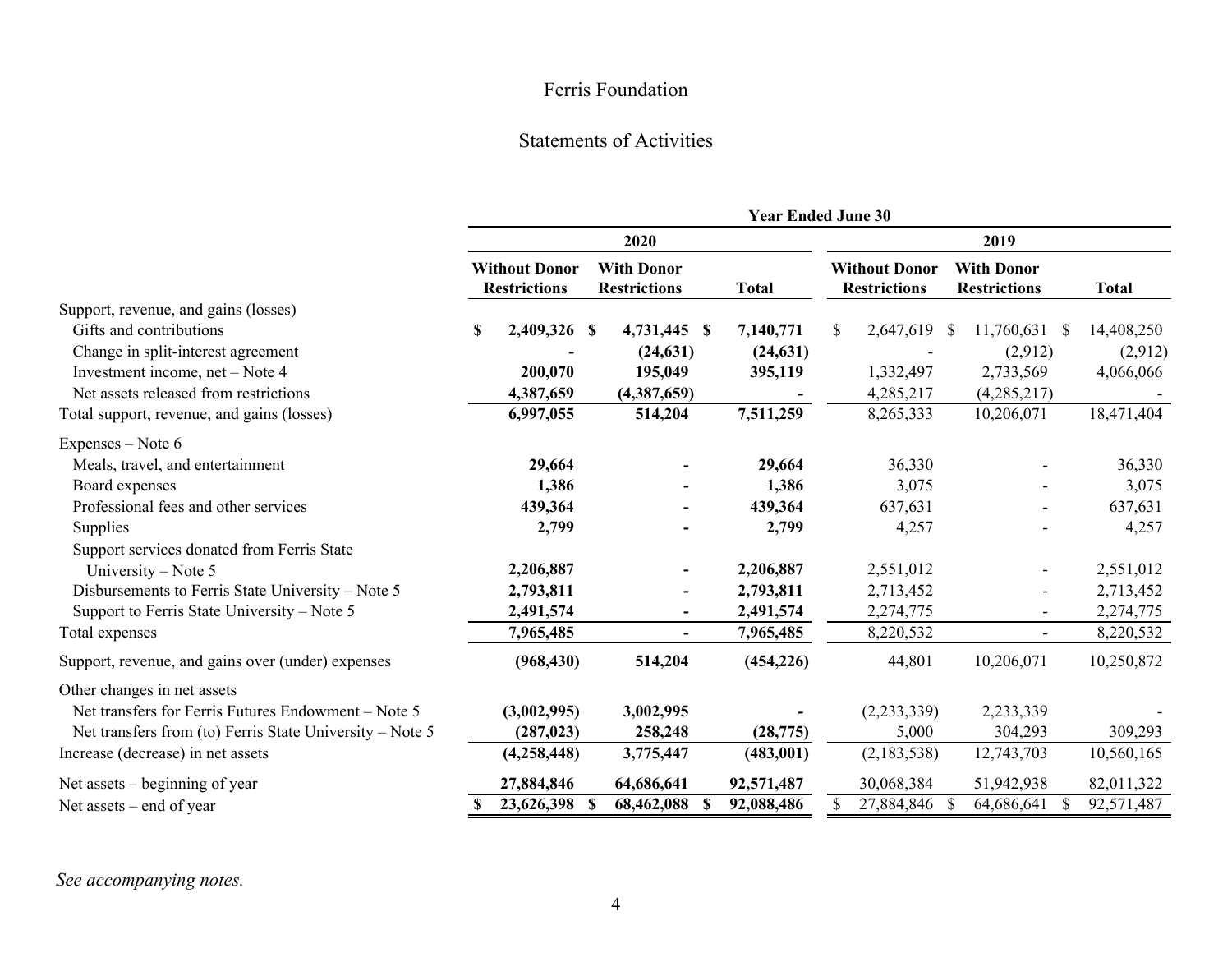# Statements of Cash Flows

|                                                    | <b>Year Ended June 30</b> |                 |               |
|----------------------------------------------------|---------------------------|-----------------|---------------|
|                                                    |                           | 2020            | 2019          |
| <b>Operating activities</b>                        |                           |                 |               |
| Change in net assets                               | \$                        | $(483,001)$ \$  | 10,560,165    |
| Adjustments to reconcile change in net assets to   |                           |                 |               |
| net cash from operating activities:                |                           |                 |               |
| Provision for losses on pledges receivable         |                           | 15,456          | 18,982        |
| Net transfer to (from) Ferris State University     |                           | 28,775          | (309, 293)    |
| Net realized and unrealized loss (gain) from       |                           |                 |               |
| security transactions                              |                           | 770,272         | (2,639,418)   |
| Contributions restricted for long-term investments |                           | (1,739,111)     | (8,269,643)   |
| Decrease (increase) in assets:                     |                           |                 |               |
| Pledges receivable                                 |                           | 1,018,918       | (798, 970)    |
| Accounts receivable                                |                           |                 | 33,021        |
| Increase (decrease) in liabilities:                |                           |                 |               |
| Accounts payable                                   |                           | (151,701)       | 90,753        |
| Annuity liability                                  |                           | 24,631          | 76,979        |
| Net cash from operating activities                 |                           | (515,761)       | (1, 237, 424) |
| <b>Investing activities</b>                        |                           |                 |               |
| Proceeds from the sale of investments              |                           | 10,401,138      | 15,379,653    |
| Purchases of investments                           |                           | (14, 038, 947)  | (19,839,463)  |
| Net cash from investing activities                 |                           | (3,637,809)     | (4,459,810)   |
| <b>Financing activities</b>                        |                           |                 |               |
| Net transfer from (to) Ferris State University     |                           | (28, 775)       | 309,293       |
| Payment on annuity obligation                      |                           | (9,603)         | (96, 121)     |
| Investments in endowment                           |                           | 1,739,111       | 8,269,643     |
| Net cash from financing activities                 |                           | 1,700,733       | 8,482,815     |
| Net change in cash and cash equivalents            |                           | (2,452,837)     | 2,785,581     |
| Cash and cash equivalents – beginning of year      |                           | 4,070,739       | 1,285,158     |
| Cash and cash equivalents – end of year            | $\boldsymbol{\mathsf{S}}$ | 1,617,902<br>\$ | 4,070,739     |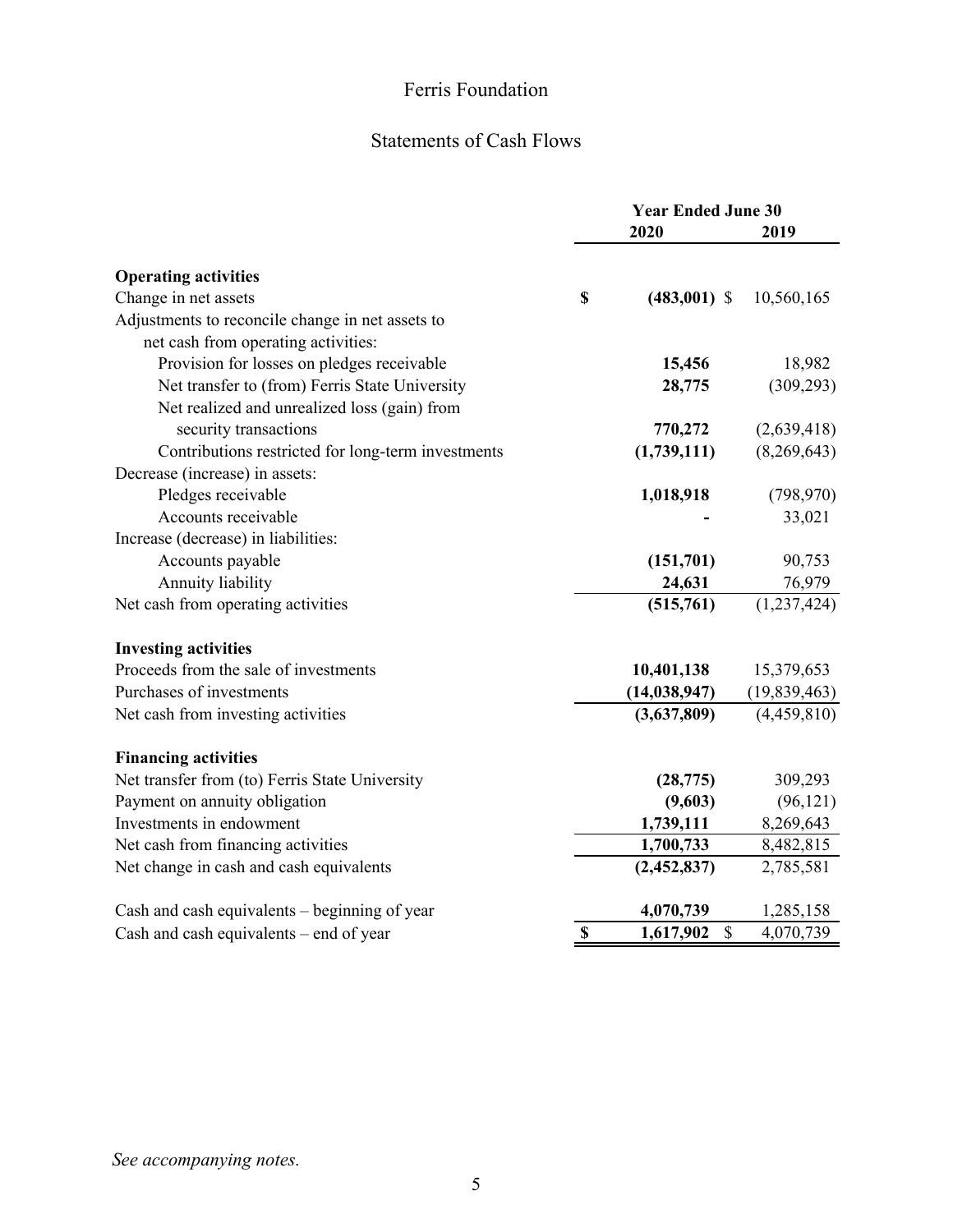# Notes to Financial Statements

June 30, 2020

# **1. Summary of Significant Accounting Policies**

### **Nature of Operations**

The Ferris Foundation (Foundation) is a Michigan not-for-profit corporation. The Foundation was established to advance the mission and goals of Ferris State University (University) by generating and managing private support for the University. Both the Foundation and University boards believe that the investment strategy of the Foundation will provide high investment income yields over time. The Foundation is considered a component unit of the University and is, therefore, included in the financial statements of the University on an annual basis.

### **Basis of Presentation**

The financial statements of the Foundation have been prepared on the accrual basis following accounting policies established by the Financial Accounting Standards Board (FASB).

### **Types of Restrictions**

The Foundation is required to report information regarding its financial position and activities according to two classes of net assets: 1) net assets with donor restrictions and 2) net assets without donor restrictions.

Net assets with donor restrictions are gifts of cash and other assets with donor stipulations that limit the use of the donated assets and, in some cases, the investment earnings on those assets. When a stipulated time or donor restriction expires or when funds are used for the donor-specified purpose, net assets with donor restrictions are reclassified to net assets without donor restrictions and reported in the statement of activities as net assets released from restrictions. Earnings, gains, and losses on net assets with donor restrictions are classified as net assets without donor restrictions unless otherwise restricted by the donor or by applicable state laws.

Net assets without donor restrictions are net assets of the Foundation that are not restricted by donor-imposed stipulations. Net assets without donor restrictions include funds designated by Ferris State University as endowments and funds the Ferris Foundation Board of Directors considers operating funds for the Foundation.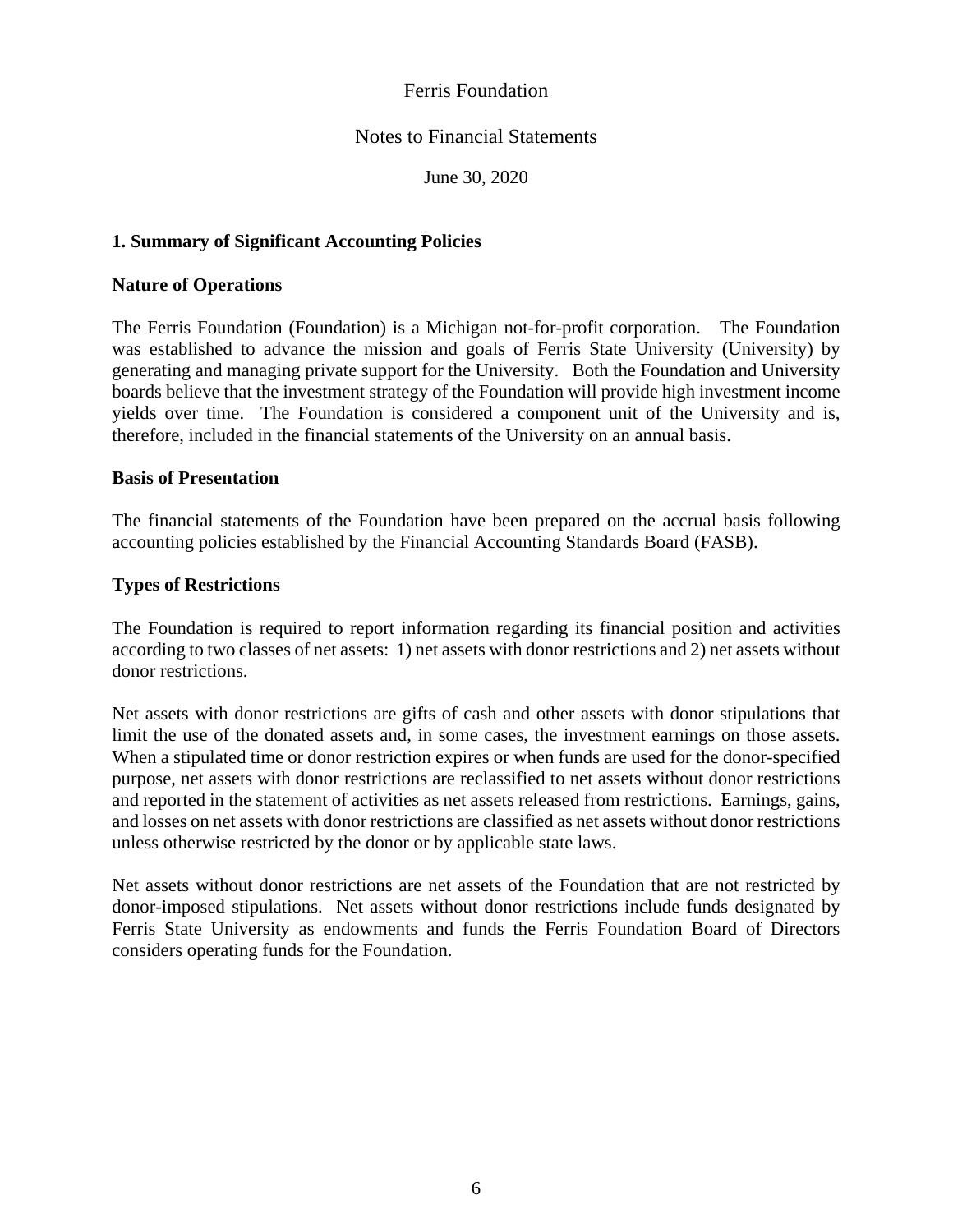# Notes to Financial Statements

June 30, 2020

### **1. Summary of Significant Accounting Policies (continued)**

#### **Types of Restrictions (continued)**

The Foundation further classified net assets without donor restrictions as follows as of June 30:

|                                             | 2020         | 2019         |
|---------------------------------------------|--------------|--------------|
| Quasi-endowment transfer and earnings       | \$5,715,312  | \$6,849,892  |
| Funds functioning as quasi-endowments       | 17,548,425   | 20,518,751   |
| Unrestricted endowments                     | 23, 263, 737 | 27,368,643   |
| Current funds (non-endowment)               | 362,661      | 516,203      |
| Total net assets without donor restrictions | \$23,626,398 | \$27,884,846 |

Net assets with donor restrictions are net assets subject to stipulations imposed by donors and grantors. Some donor restrictions are temporary in nature; those restrictions will be met by actions of the Foundation or by the passage of time. Other donor restrictions are perpetual in nature, whereby the donor has stipulated the funds be maintained in perpetuity. Net assets with donor restrictions include interest earnings on endowments and funds held for the charitable gift annuity program, merit grant awards, pledges relating to Ferris State University gifts, endowments held in perpetuity, and other restrictions. The Foundation classified net assets with donor restrictions as follows as of June 30:

|                                          | 2020            | 2019                      |
|------------------------------------------|-----------------|---------------------------|
| <b>Temporary</b>                         |                 |                           |
| Scholarships                             | 8,368,413<br>\$ | 9,563,403<br>$\mathbb{S}$ |
| Student loans                            | 249,452         | 279,362                   |
| Departmental use                         | 3,822,832       | 4,255,631                 |
| Other – capital projects                 | 200             | 200                       |
| Other $-$ time restricted                | 3,385,616       | 2,906,362                 |
| Other – temporarily restricted           | 1,074,260       | 1,099,345                 |
| <b>Perpetual</b>                         |                 |                           |
| Scholarships                             | 44,741,507      | 39,858,216                |
| Student loans                            | 505,893         | 505,893                   |
| Departmental use                         | 6,313,915       | 6,218,229                 |
| Total net assets with donor restrictions | \$68,462,088    | \$64,686,641              |

#### **Cash and Cash Equivalents**

Cash and cash equivalents consist of all highly-liquid investments with an initial maturity of three months or less.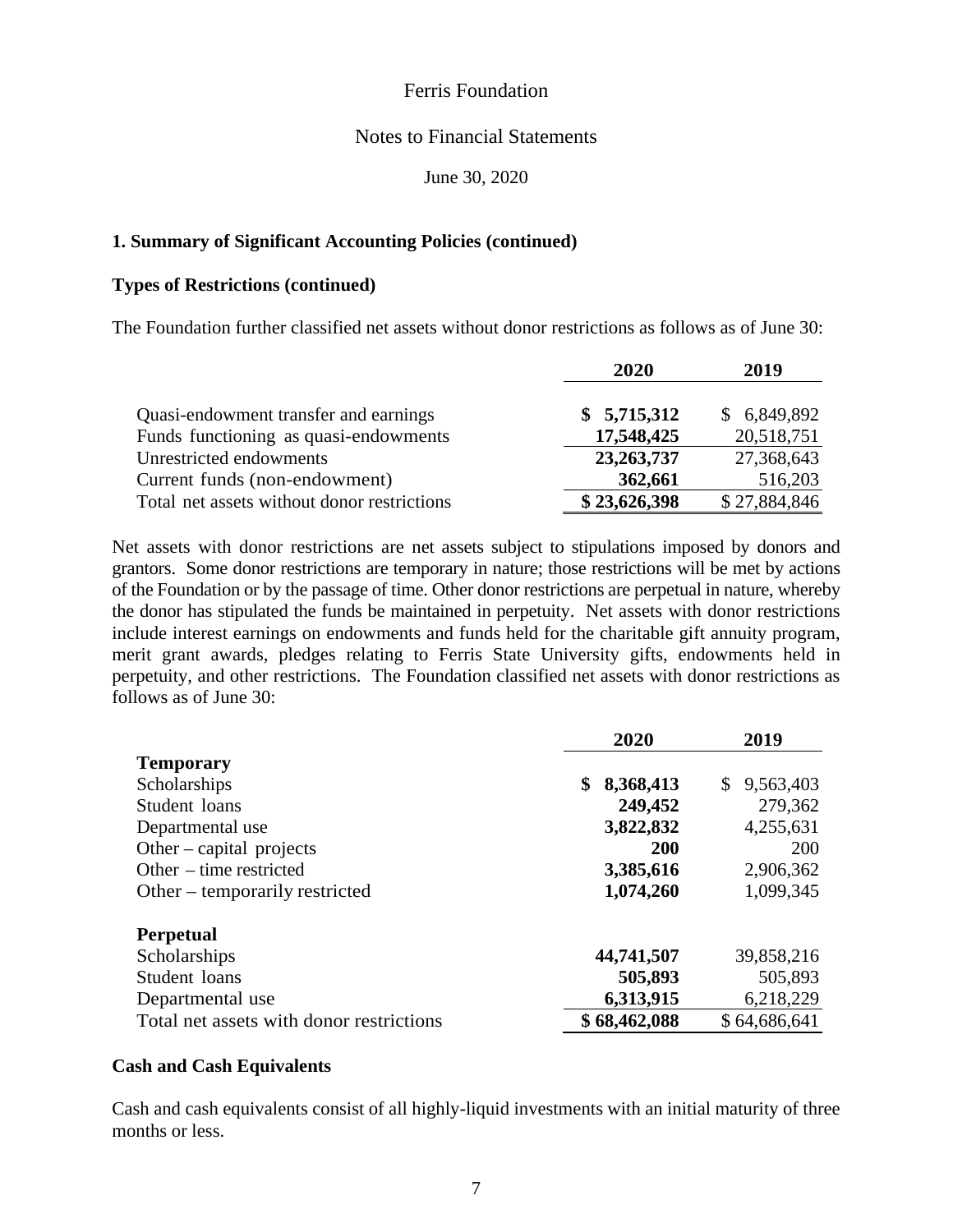# Notes to Financial Statements

June 30, 2020

# **1. Summary of Significant Accounting Policies (continued)**

### **Investments**

Investments are stated at fair value. Investments in bond and equity mutual funds are based on quoted market prices. Investments in limited partnerships are valued at the most recent valuation adjusted for capital calls and distributions. Investment transactions are accounted for on the trade date (date the order to buy or sell is executed). Gains or losses on investments sold are determined using the specific identification method. As of June 30, 2020, the Foundation's remaining capital commitment on investments in limited partnerships was \$11,743,652 (\$9,500,085 as of June 30, 2019).

### **Concentration of Credit Risk Arising from Deposit Accounts**

The Foundation maintains cash balances at a local bank. Accounts at the financial institution are insured by the Federal Deposit Insurance Corporation (FDIC) up to \$250,000. Cash balances, at times, may exceed the FDIC insured limit; however, management believes that the Foundation is subject to minimal risk.

### **Risks and Uncertainties**

The Foundation invests in various investment securities. Investment securities are exposed to various risks such as interest rate, market, and credit risks. Due to the level of risk associated with certain investment securities, it is at least reasonably possible that changes in the values of investment securities will occur in the near term and that such changes could materially affect the amounts reported in the financial statements.

### **Use of Estimates**

The preparation of financial statements in conformity with accounting principles generally accepted in the United States of America (U.S. GAAP) requires management to make estimates and assumptions that affect the reported amounts of assets and liabilities and disclosures of contingent assets and liabilities at the date of the financial statements and reported amounts of revenue and expenses during the reporting period. Actual results could differ from those estimates.

### **Federal Income Taxes**

The Internal Revenue Service (IRS) has determined that the Foundation is tax exempt under Section 501(c)(3) of the Internal Revenue Code.

U.S. GAAP requires management to evaluate tax positions taken by the organization and recognize a tax liability if the organization has taken an uncertain position that more likely than not would not be sustained upon examination by the IRS or other applicable taxing authorities. Management has analyzed the tax positions taken by the Foundation and has concluded that as of June 30, 2020,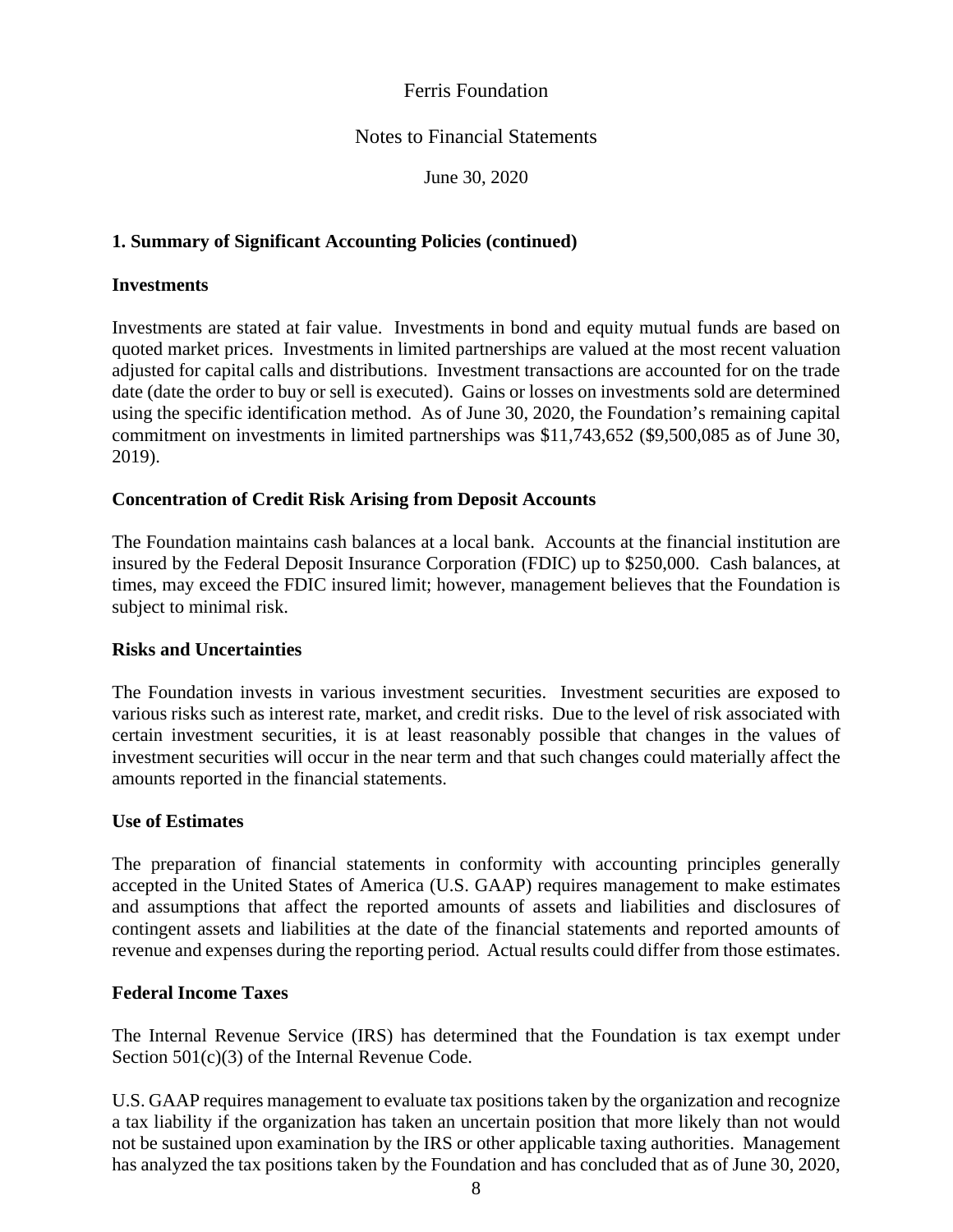# Notes to Financial Statements

June 30, 2020

# **1. Summary of Significant Accounting Policies (continued)**

### **Federal Income Taxes (continued)**

there are no uncertain positions taken or expected to be taken that would require recognition of a liability or disclosure in the financial statements. The Foundation is subject to routine audits by taxing authorities; however, there are currently no audits in progress for any tax periods. Management believes it is no longer subject to income tax examinations for years prior to June 30, 2017.

### **Subsequent Events**

The financial statements and related disclosures include evaluation of events up through and including September 18, 2020, which is the date the financial statements were available to be issued.

### **2. Liquidity and Availability**

As part of the Foundation's liquidity management plan, cash in excess of daily requirements are invested in short-term investments and money market funds. Unrestricted gifts or funds transferred from Ferris State University to set up endowments are considered board-designated and could be drawn upon, if necessary, to meet liquidity needs.

Financial assets available for general expenditure, that is, without donor restrictions limiting their use, within one year of the statement of financial position date, comprise the following:

|                                            | 2019<br>2020                  |
|--------------------------------------------|-------------------------------|
| Financial assets as of year-end:           |                               |
| Cash and cash equivalents                  | \$1,617,902<br>\$4,070,739    |
| Pledges receivable                         | 4,219,111<br>3,184,737        |
| <b>Total financial assets</b>              | 4,802,639<br>8,289,850        |
| Restrictions limiting availability:        |                               |
| Donor restricted pledges receivable        | (3, 184, 737)<br>(4,219,111)  |
| Endowment cash and cash equivalents        | (3,539,473)<br>(1,358,840)    |
| Financial assets available to meet general |                               |
| expenditures within one year               | \$<br>259,062<br>S<br>531,266 |
|                                            |                               |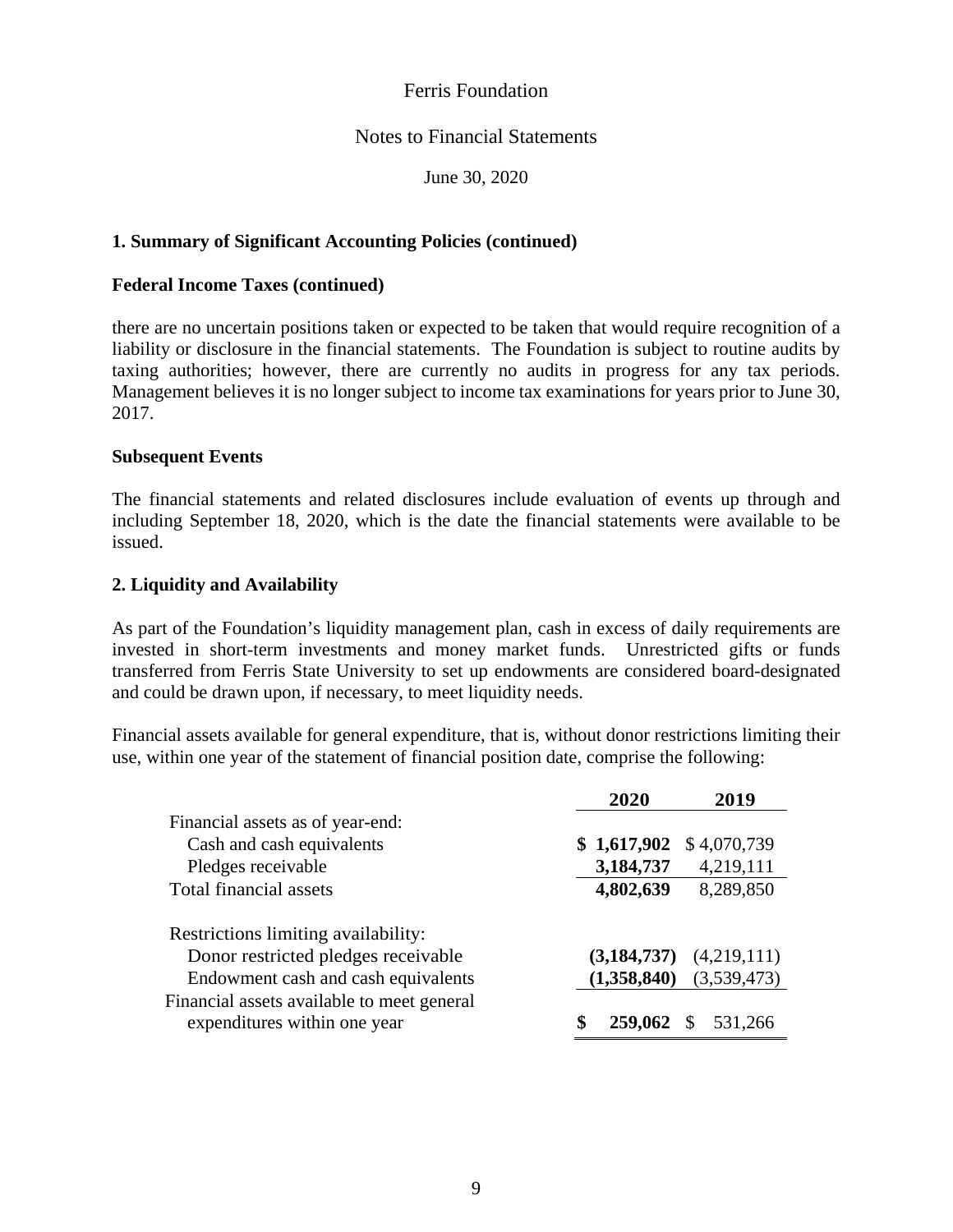### Notes to Financial Statements

June 30, 2020

### **3. Liability for Charitable Gift Annuity Program**

The Foundation operates a charitable gift annuity program whereby donors receive a life income payment stream in exchange for assets conveyed to the Foundation under an annuity contract. The market value of the assets was \$173,451 as of June 30, 2020 (\$174,775 as of June 30, 2019). The liability under the annuity contracts was \$109,214 as of June 30, 2020 (\$94,186 as of June 30, 2019). The liability is recorded at its present value based on the donors' life expectancy.

During the year ended June 30, 2020, payments in the amount of \$9,603 were made to the donors and have been recorded as a reduction in the annuity liability (\$96,121 during the year ended June 30, 2019). The discount rates used to compute the annuity liability ranged from 4.0 percent to 9.4 percent for the years ended June 30, 2020 and 2019. Under the terms of the contracts, the assets are restricted until the death of the donors.

### **4. Cash and Cash Equivalents and Investments**

Cash and cash equivalents consist of the following as of June 30:

|                                 | 2020        | 2019        |
|---------------------------------|-------------|-------------|
| Bank balance                    | \$317,620   | \$2,909,801 |
| Money market funds              | 1,300,282   | 1,160,938   |
| Total cash and cash equivalents | \$1,617,902 | \$4,070,739 |

There were no amounts awaiting investment as of June 30, 2020 and \$2,000,000 awaiting investment as of June 30, 2019.

Market values of investments are summarized as follows as of June 30:

|                                                  | 2020         | 2019         |
|--------------------------------------------------|--------------|--------------|
| Mutual funds:                                    |              |              |
| Equity funds                                     | \$46,838,840 | \$45,382,967 |
| <b>Bond</b> funds                                | 13,496,690   | 14,931,788   |
| Limited partnerships – real estate               | 1,774,464    | 3,328,553    |
| Limited partnerships – hedge funds               | 8,637,389    | 6,025,259    |
| Limited partnerships – natural                   |              |              |
| resources/commodities                            | 3,069,576    | 4,165,613    |
| Limited partnerships – private equity/distressed | 13, 117, 795 | 10,522,224   |
| Limited partnerships – private credit            | 290,511      |              |
| Charitable gift annuity funds                    | 173,451      | 174,775      |
| Total investments                                | \$87,398,716 | \$84,531,179 |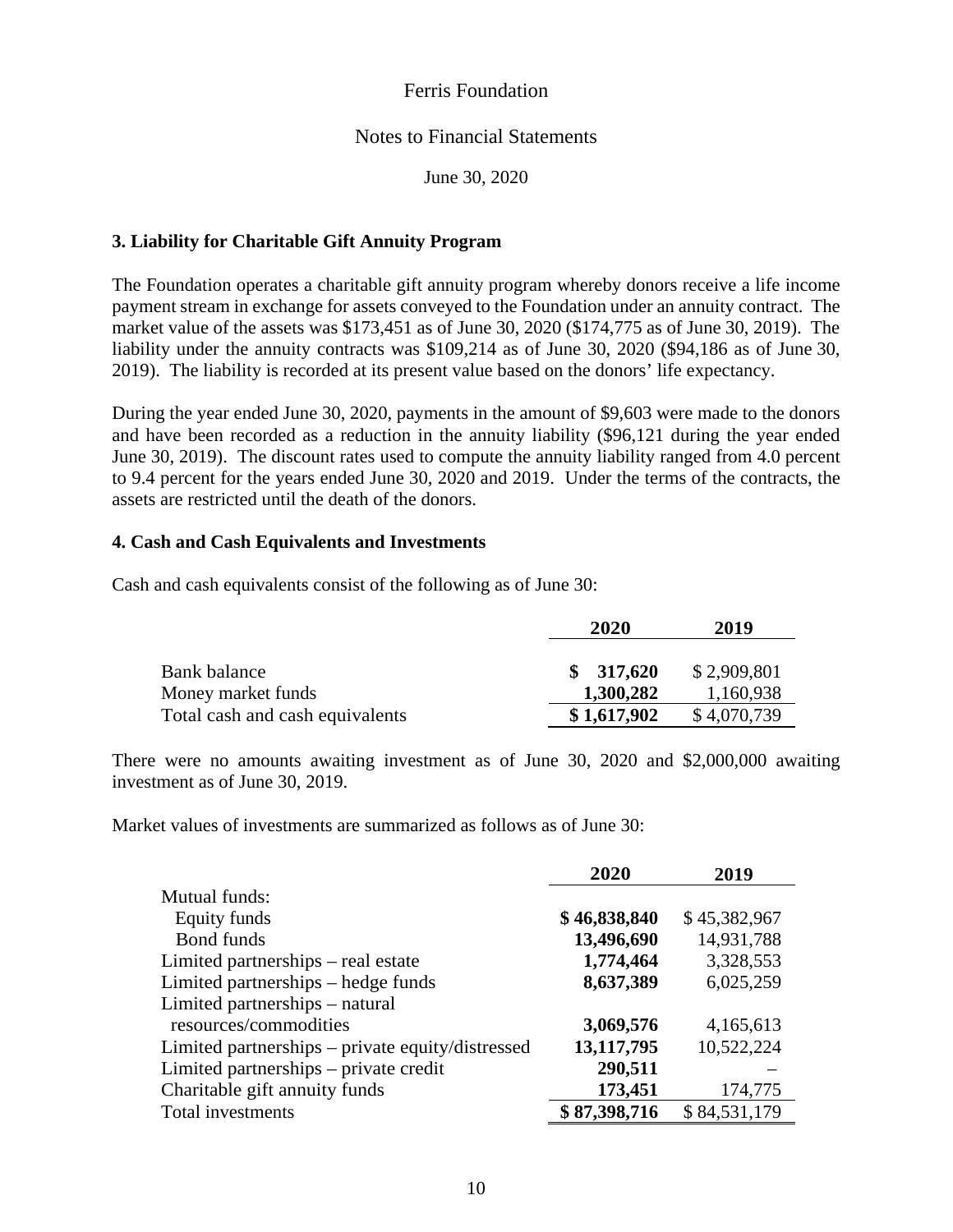### Notes to Financial Statements

June 30, 2020

### **4. Cash and Cash Equivalents and Investments (continued)**

Income (losses) from investments consists of the following as of June 30:

|                                            | 2020        | 2019        |
|--------------------------------------------|-------------|-------------|
| Investment income – interest and dividends | \$1,165,391 | \$1,426,648 |
| Realized gains                             | 454,362     | 1,426,589   |
| Unrealized gains (losses)                  | (1,224,634) | 1,212,829   |
| Total                                      | 395,119     | 4,066,066   |

### **5. Related Party Transactions**

During the year ended June 30, 2020, the Foundation matched \$3,002,995 in Ferris Futures Endowment funds and \$2,233,339 during the year ended June 30, 2019. The Foundation transferred \$28,775 for the year ended June 30, 2020 to the University and the University transferred \$309,293 for the year ended June 30, 2019 to the Foundation. In addition, the Foundation made distributions from the endowment funds and the merit grant program to the University in the amounts of \$2,793,811 for the year ended June 30, 2020 and \$2,713,452 for the year ended June 30, 2019. These distributions provided support to various University scholarships, loans, and departmental accounts and to fund merit grant awards to faculty and staff.

Gifts to Ferris State University, Kendall College of Art and Design, the Urban Institute for Contemporary Arts, and the Ferris Foundation are processed by the Foundation and transferred to the appropriate designation as support to these organizations. This approach enhances stewardship and communication with donors, creating a more unified approach to philanthropy and further strengthens the Foundation's mission as the fundraising arm of the University. Gift revenue is reflected in the with donor restrictions fund in the statements of activities. Support designated to Ferris State University for the year ended June 30, 2020 was \$2,491,574 and for the year ended June 30, 2019 was \$2,274,775.

It is the University's policy to pay substantially all of the Foundation's expenses relating to the soliciting and collecting of donations. FASB accounting standards require that affiliated organizations providing support services to the Foundation recognize the related personnel costs of those services on the financial statements. As a result, Ferris State University staff completed a calculation that indicates its overall support to the Ferris Foundation. This figure measured for the year ended June 30, 2020 is \$2,206,887 and for the year ended June 30, 2019 is \$2,551,012. This amount is reported in the statements of activities as gifts and contributions revenue and under expenses as support services donated from Ferris State University in the without donor restrictions fund and has no effect on net assets.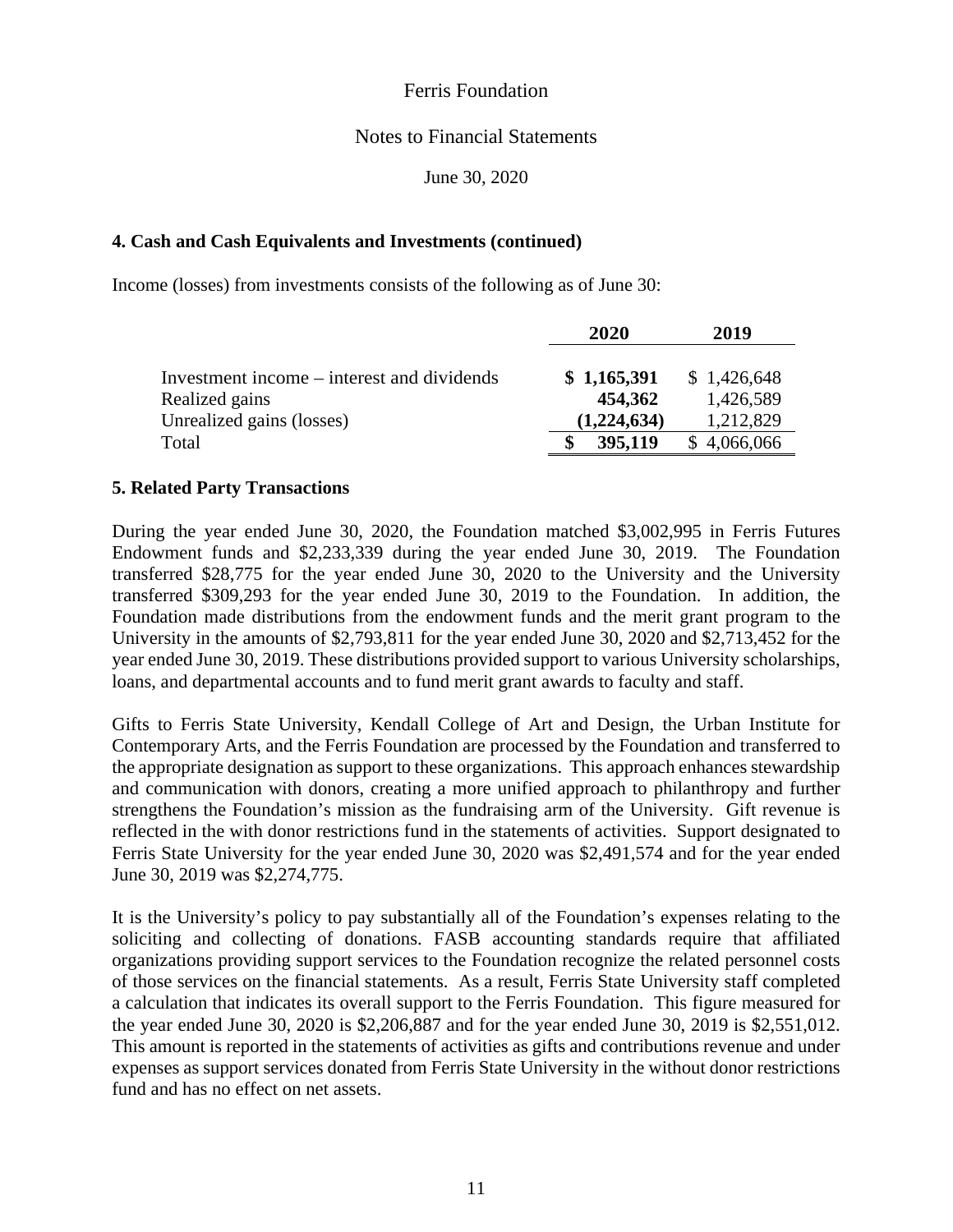# Notes to Financial Statements

June 30, 2020

### **6. Functional Expenses**

The Foundation is required to provide information about expenses by their functional classification. Functional classifications most likely to be used by the Foundation include program services, management and general, and fundraising. Program services expenses result from goods and services being distributed in support of the mission (see Note 5 for further information); management and general expenses result from administrative activities; and fundraising expenses result from the costs of fundraising campaigns and other activities involved in soliciting gifts from donors. Support services are identified as those services donated by Ferris State University and considered to be expensed in the year the service is provided (see Note 5 for further information).

Total expenses of the Foundation by functional classification are summarized as follows as of June 30:

|                        | 2020        | 2019        |
|------------------------|-------------|-------------|
| Program services       | \$5,285,385 | \$4,988,227 |
| Management and general | 197,549     | 269,619     |
| Fundraising            | 275,664     | 411,674     |
| Support services       | 2,206,887   | 2,551,012   |
| Total expenses         | \$7,965,485 | \$8,220,532 |

As noted above, program services and support services are amounts contributed to Ferris State University and amounts donated by Ferris State University to the Foundation for the direct benefit in support of the Foundation's mission. Management and general and fundraising expenses include meals, travel, and entertainment; board expenses; professional fees; and supplies, which are recorded based on direct costs.

### **7. Pledges Receivable**

The fair value of pledges receivable is estimated by discounting expected cash inflows to their present value using appropriate rates with the risk of realizing such cash inflows, which was 3.0 percent as of June 30, 2020 and 2019. The fair value of pledges also includes adjusting for amounts not deemed collectible totaling \$15,456 for June 30, 2020 and \$18,982 for June 30, 2019.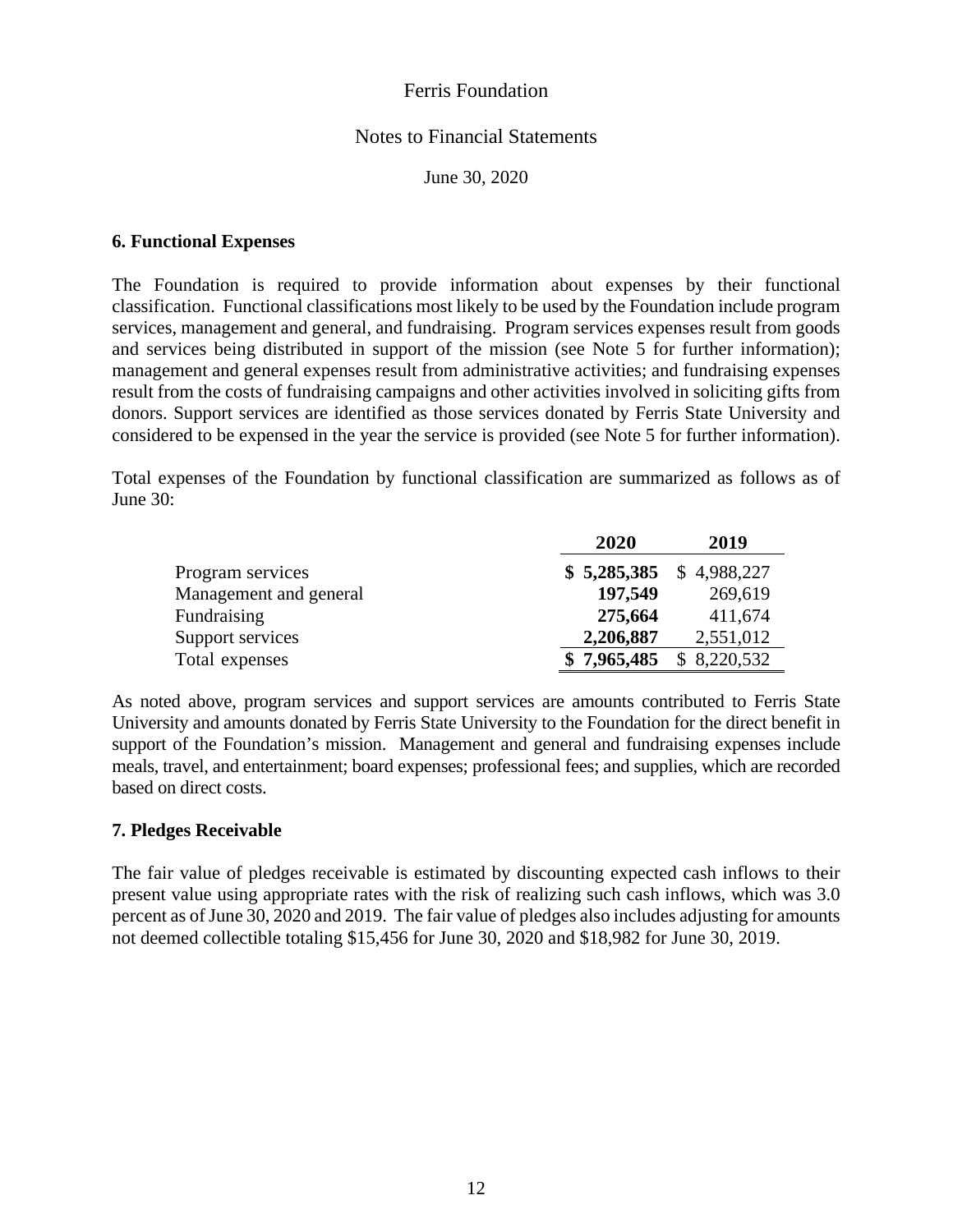### Notes to Financial Statements

June 30, 2020

# **7. Pledges Receivable (continued)**

The following shows the balance due of unconditional promises to give to the Foundation as of June 30:

|                                            | 2020        | 2019        |
|--------------------------------------------|-------------|-------------|
| Pledges receivable in less than one year   | \$1,859,848 | \$1,869,574 |
| Pledges receivable in one to five years    | 1,472,625   | 2,583,209   |
| Pledges receivable in more than five years | 2,855       | 8,858       |
| Present value discount                     | (150, 591)  | (242, 530)  |
| Total                                      | \$3,184,737 | \$4,219,111 |

Approximately 42 percent of the Foundation's pledges receivable were due from three donors as of June 30, 2020 and approximately 48 percent were due from three donors as of June 30, 2019.

### **8. Fair Value Measurements**

The following presents information about the Foundation's assets measured at fair value on a recurring basis and the valuation techniques used to determine those fair values.

In general, fair values determined by Level 1 inputs use quoted prices in active markets for identical assets or liabilities that the Foundation has the ability to access.

Fair values determined by Level 2 inputs use other inputs that are observable, either directly or indirectly. These Level 2 inputs include quoted prices for similar assets in active markets, and other inputs such as interest rates and yield curves that are observable at commonly quoted intervals.

Level 3 inputs are unobservable inputs, including inputs that are available in situations where there is little, if any, market activity for the related asset.

In instances where inputs used to measure fair value fall into different levels in the above fair value hierarchy, fair value measurements in their entirety are categorized based on the lowest level input that is significant to the valuation. The Foundation's assessment of the significance of particular inputs to these fair value measurements requires judgment and considers factors specific to each asset.

The Foundation's policy is to recognize transfers between levels of the fair value hierarchy as of the end of the reporting period. For the years ended June 30, 2020 and 2019, there were no transfers between levels of the fair value hierarchy.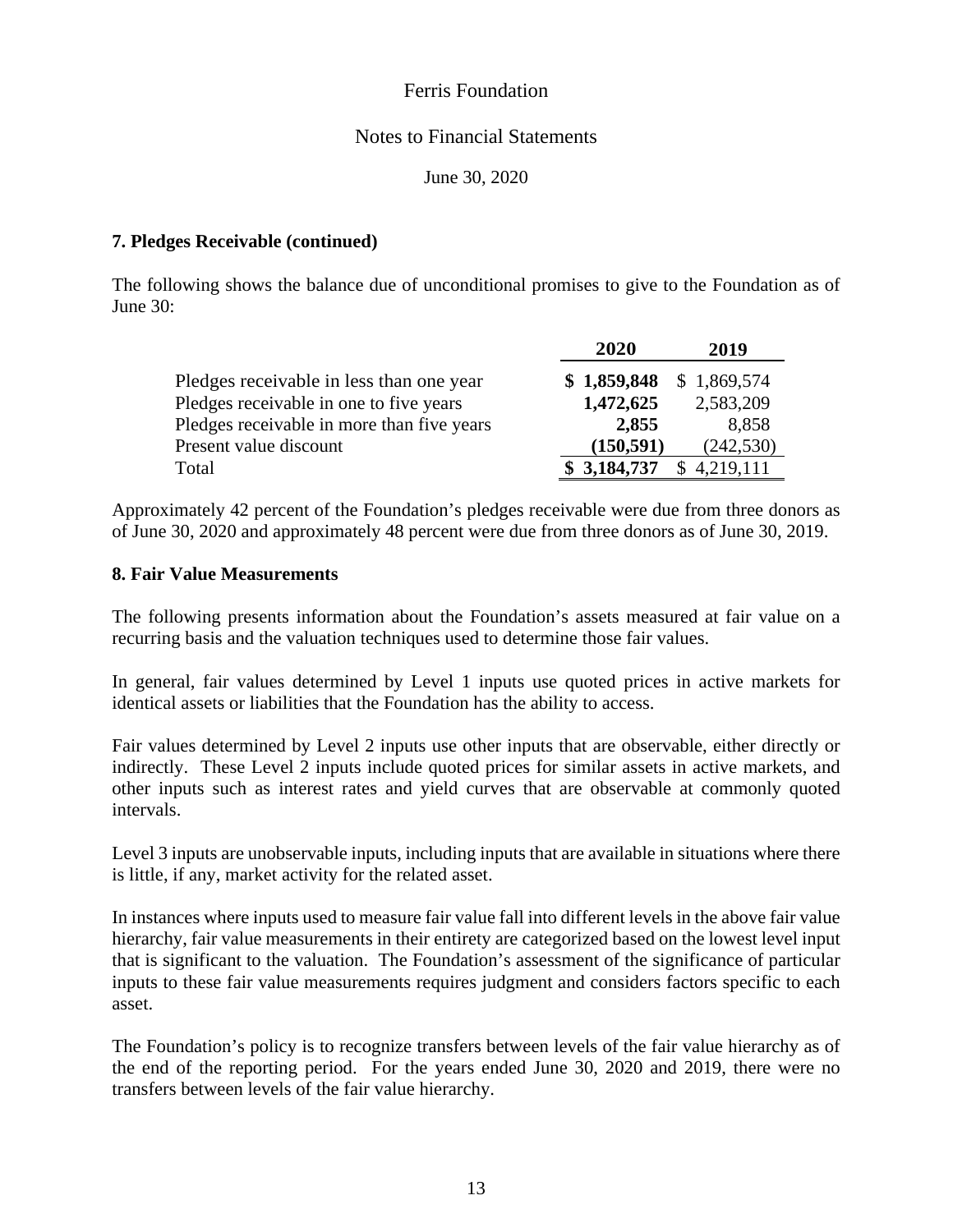### Notes to Financial Statements

June 30, 2020

### **8. Fair Value Measurements (continued)**

Assets measured at fair value on a recurring basis as of June 30, 2020 include the following:

|                                                                  | <b>Ouoted Prices in</b><br><b>Active Markets</b><br>for Identical<br><b>Assets</b><br>(Level 1) | <b>Significant</b><br><b>Other</b><br><b>Observable</b><br><b>Inputs</b><br>(Level 2) | <b>Significant</b><br><b>Unobservable</b><br><b>Inputs</b><br>(Level 3) | <b>Balance at</b><br><b>June 30,</b><br>2020 |
|------------------------------------------------------------------|-------------------------------------------------------------------------------------------------|---------------------------------------------------------------------------------------|-------------------------------------------------------------------------|----------------------------------------------|
| Public equity mutual funds                                       | \$46,838,840                                                                                    | \$                                                                                    | \$                                                                      | 46,838,840<br>S.                             |
| Fixed-income mutual funds                                        | 12,293,091                                                                                      | 1,203,599                                                                             |                                                                         | 13,496,690                                   |
| Charitable gift annuity funds                                    | 173,451                                                                                         |                                                                                       |                                                                         | 173,451                                      |
| Pledges receivable                                               |                                                                                                 |                                                                                       | 3,184,737                                                               | 3,184,737                                    |
| Total                                                            | \$59,305,382                                                                                    | 1,203,599<br>\$                                                                       | \$3,184,737                                                             | 63,693,718                                   |
| Limited partnerships that calculate<br>net asset value per share |                                                                                                 |                                                                                       |                                                                         | 26,889,735                                   |
| Balance as of June 30, 2020                                      |                                                                                                 |                                                                                       |                                                                         | 90,583,453                                   |

Assets measured at fair value on a recurring basis as of June 30, 2019 include the following:

|                                     | Quoted Prices in      | Significant   |              |              |
|-------------------------------------|-----------------------|---------------|--------------|--------------|
|                                     | <b>Active Markets</b> | Other         | Significant  |              |
|                                     | for Identical         | Observable    | Unobservable | Balance at   |
|                                     | Assets                | Inputs        | Inputs       | June $30$ ,  |
|                                     | (Level 1)             | (Level 2)     | (Level 3)    | 2019         |
| Public equity mutual funds          | \$45,382,967          | $\mathcal{S}$ | \$           | \$45,382,967 |
| Fixed-income mutual funds           | 12,429,561            | 2,502,227     |              | 14,931,788   |
| Charitable gift annuity funds       | 174,775               |               |              | 174,775      |
| Pledges receivable                  |                       |               | 4,219,111    | 4,219,111    |
| Total                               | \$57,987,303          | \$2,502,227   | \$4,219,111  | 64,708,641   |
| Limited partnerships that calculate |                       |               |              |              |
| net asset value per share           |                       |               |              | 24,041,649   |
| Balance as of June 30, 2019         |                       |               |              | \$88,750,290 |

The Foundation has adopted, on a prospective basis, accounting standards, which require additional classifications in disclosures of the changes in Level 3 assets measured at fair value on a recurring basis.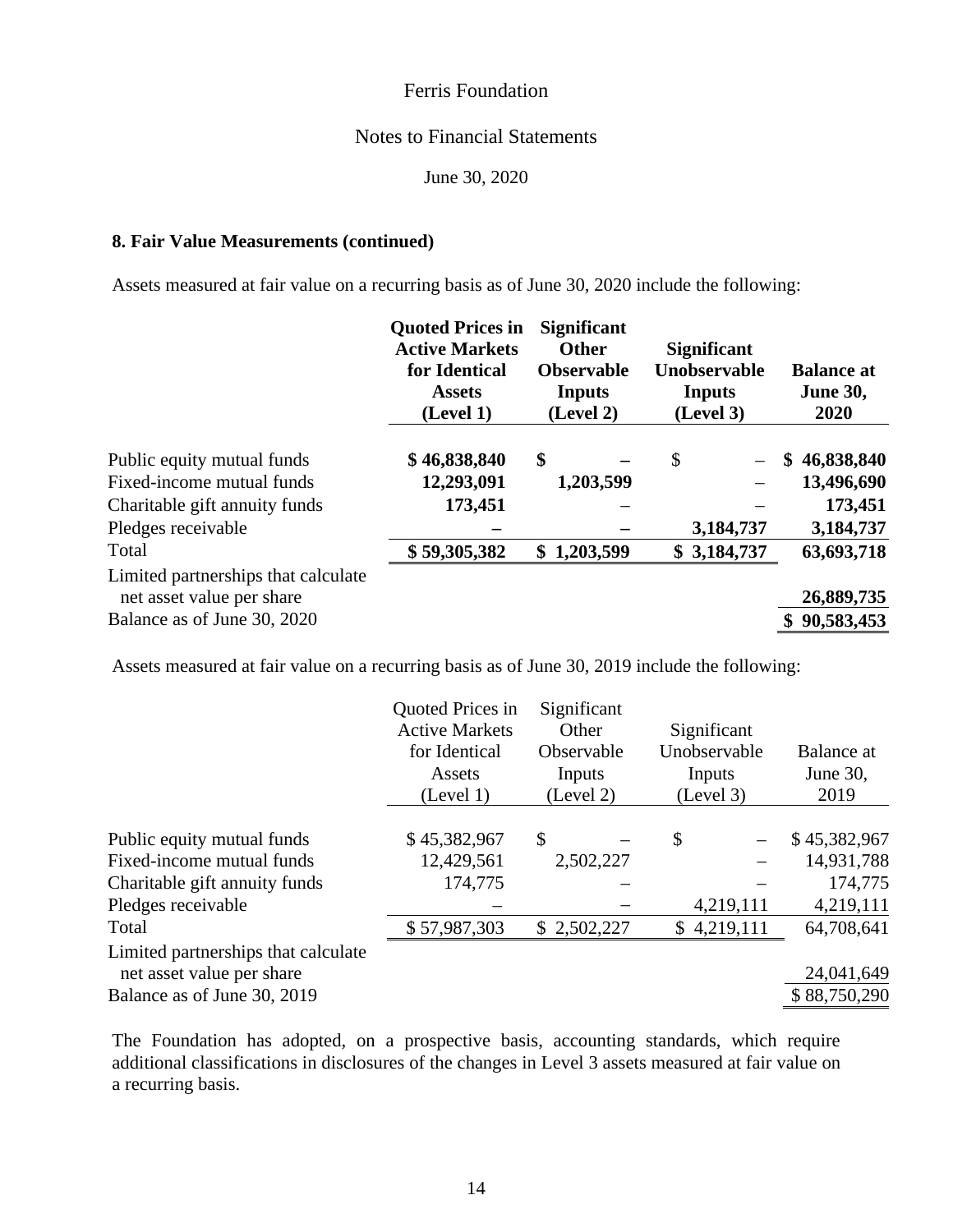# Notes to Financial Statements

June 30, 2020

### **8. Fair Value Measurements (continued)**

Both observable and unobservable inputs may be used to determine the fair value of positions classified as Level 3 assets. As a result, the unrealized gains and losses for these assets presented in the previous tables may include changes in fair value that were attributable to both observable and unobservable inputs.

Pledges receivable categorized as Level 3 assets consist of pledges receivable balances discounted at the Foundation's borrowing rate each fiscal year end and adjusted for amounts not deemed collectible, as discussed further in Note 7.

Changes in Level 3 assets measured at fair value on a recurring basis include the following:

| Pledges receivable as of July 1, 2018  | \$3,439,123 |
|----------------------------------------|-------------|
| Net pledges received                   | 779,988     |
| Pledges receivable as of June 30, 2019 | 4,219,111   |
| Net pledges collected                  | (1,034,374) |
| Pledges receivable as of June 30, 2020 | \$3,184,737 |

### **9. Investments in Entities that Calculate Net Asset Value per Share**

The Foundation holds shares or interests in investment companies at year end whereby the fair value of the investment held is estimated based on the net asset value per share (or its equivalent) of the investment company.

Investments held as of June 30, 2020 include the following:

|                                                      | <b>Fair Value</b> | <b>Unfunded</b><br><b>Commitments</b> |
|------------------------------------------------------|-------------------|---------------------------------------|
| Limited partnerships – real estate                   | \$1,774,464       | \$2,093,977                           |
| Limited partnerships – private equity/distressed     | 13, 117, 795      | 7,318,054                             |
| Limited partnerships – hedge funds                   | 8,637,389         |                                       |
| Limited partnerships – natural resources/commodities | 3,069,576         | 622,132                               |
| Limited partnerships – private credit                | 290,511           | 1,709,489                             |
| Balance as of June 30, 2020                          | \$26,889,735      | \$11,743,652                          |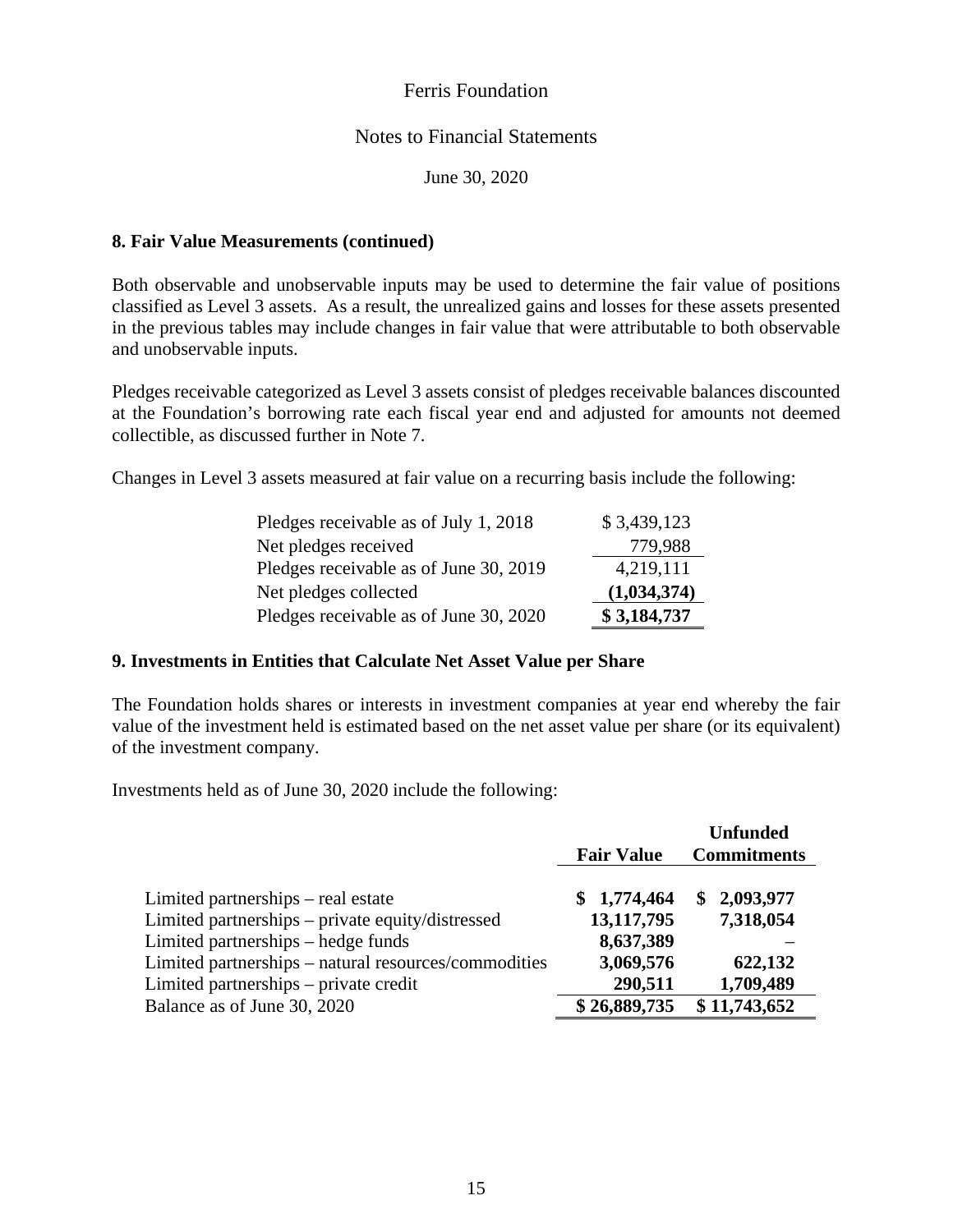# Notes to Financial Statements

June 30, 2020

# **9. Investments in Entities that Calculate Net Asset Value per Share (continued)**

Investments held as of June 30, 2019 include the following:

|                                                      |                   | <b>Unfunded</b>    |
|------------------------------------------------------|-------------------|--------------------|
|                                                      | <b>Fair Value</b> | <b>Commitments</b> |
|                                                      |                   |                    |
| Limited partnerships – real estate                   | \$3,328,553       | 652,845            |
| Limited partnerships – private equity/distressed     | 10,522,224        | 7,975,681          |
| Limited partnerships – hedge funds                   | 6,025,259         |                    |
| Limited partnerships – natural resources/commodities | 4,165,613         | 871,559            |
| Balance as of June 30, 2019                          | \$24,041,649      | \$9,500,085        |

### **Real Estate**

Five limited partnerships comprise the total investment in real estate.

Investment manager (a) invests in office, apartment, industrial, and other commercial real estate properties located primarily in the United States, and in real estate related securities. It is anticipated that investments will be made in a minimum of three major property types and in 15 national property markets with ownership in over 100 commercial types of properties. The partnership continues to liquidate holdings beyond its initial termination date of December 31, 2013.

Investment manager (b) invests in certain private real estate funds investing in office, retail, industrial or other commercial properties, and selected residential properties or real estate related securities, made primarily in Europe, with secondary focus on properties in certain Asian markets. The partnership continues to liquidate holdings beyond its initial termination date of December 31, 2014.

Investment manager (c) invests in opportunities in real estate such as development opportunities, property management, deal structuring, markets that are out of favor, and acquiring assets at discounts to their intrinsic value. The term of the partnership is 10 years from the last closing date offered to partners, expected to be in 2025 or as soon as reasonable thereafter. This direct manager will provide diversification through various real estate opportunities, various geographies, and through the use of both equity and debt instruments in the placement and purchase of investments.

Investment manager (d) is focused on absolute return with three key strengths to their investment approach: experienced management team and alignment of interests, flexibility to invest across geographies and product types, and focus on risk-adjusted returns. The fund invests domestically primarily in multifamily, retail, industrial, and office. The fund closed in January 2018 and has a 10-year term with option to extend.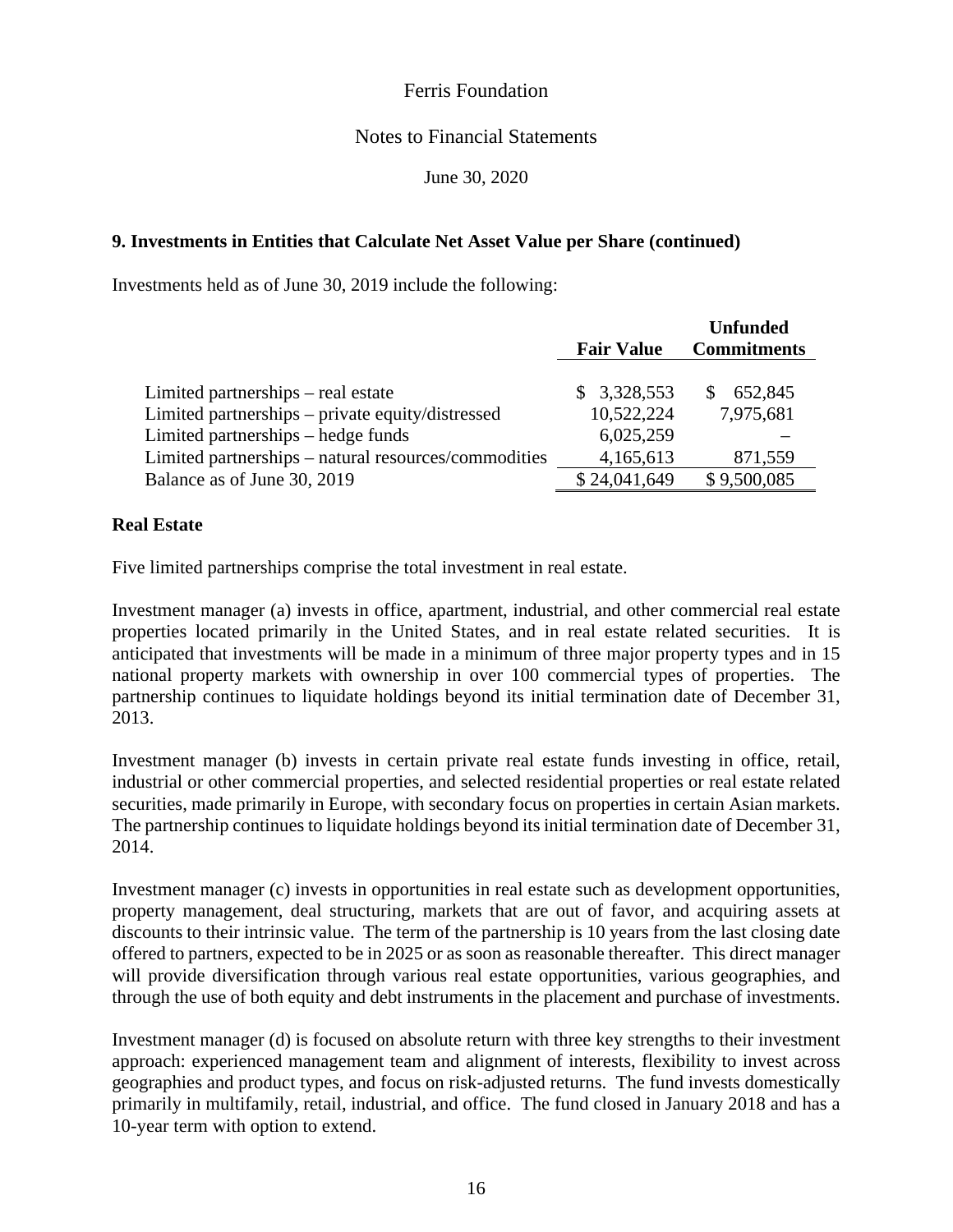# Notes to Financial Statements

June 30, 2020

# **9. Investments in Entities that Calculate Net Asset Value per Share (continued)**

### **Real Estate (continued)**

Investment manager (e) is focused on identifying underperforming multi-family real estate assets, acquiring them below replacement cost, and increasing their operating performance. The fund invests domestically in Austin, Denver, San Francisco/Silicon Valley, and Seattle. These markets are expected to be more economically resilient compared to other US cities. The fund's final close was February 2020 and has a 10 year term of investment with an option to extend.

### **Private Equity/Distressed**

Combined for financial statement presentation purposes, the private equity manager(s) are fund of funds managers and direct placement fund managers investing in a program of venture capital, domestic private equity, distressed and buyout strategies, and international private capital investments using a value-added approach. The private capital program is designed to also invest in opportunistic funds. The Foundation utilizes ten managers to invest in eighteen private equity funds. Investment commitments are spread across multiple years to create vintage year diversification in addition to program diversification. Both distressed investment funds are considered a fund of funds, with emphasis on investing in private companies undergoing financial distress.

### **Hedge Funds**

Four limited partnerships make up the investments in hedge funds.

Investment manager (a) is an event driven hedge fund that invests across the capital structure in order to exploit inefficiencies in companies or securities that are complex, misunderstood, or underfollowed. The team invests in both equities and credit. The long side of the portfolio focuses on three primary types of securities: equities with multiple paths to value creation and/or strong free cash flow, sub investment grade bank debt with attractive yields, and stressed/distressed credit that have near-term catalysts. The short side of the portfolio will be comprised of single named equity and credit shorts, as well as portfolio hedges.

Investment manager (b) employs a fundamental approach to identify macroeconomic trends across both developed and emerging markets. The funds seek to generate absolute returns across the market cycles with high single/low double digit returns with low volatility. The process seeks to take advantage of non-optimal policy settings or imbalances in a market or country that are forecasted to reprice in the next one to three months.

Investment manager (c) employs a fundamental bottom-up investment approach that is aided by a sophisticated top-down oriented risk management process. Exposures for the fund are managed in a fairly tight band and will typically average 135 percent long and 90 percent short.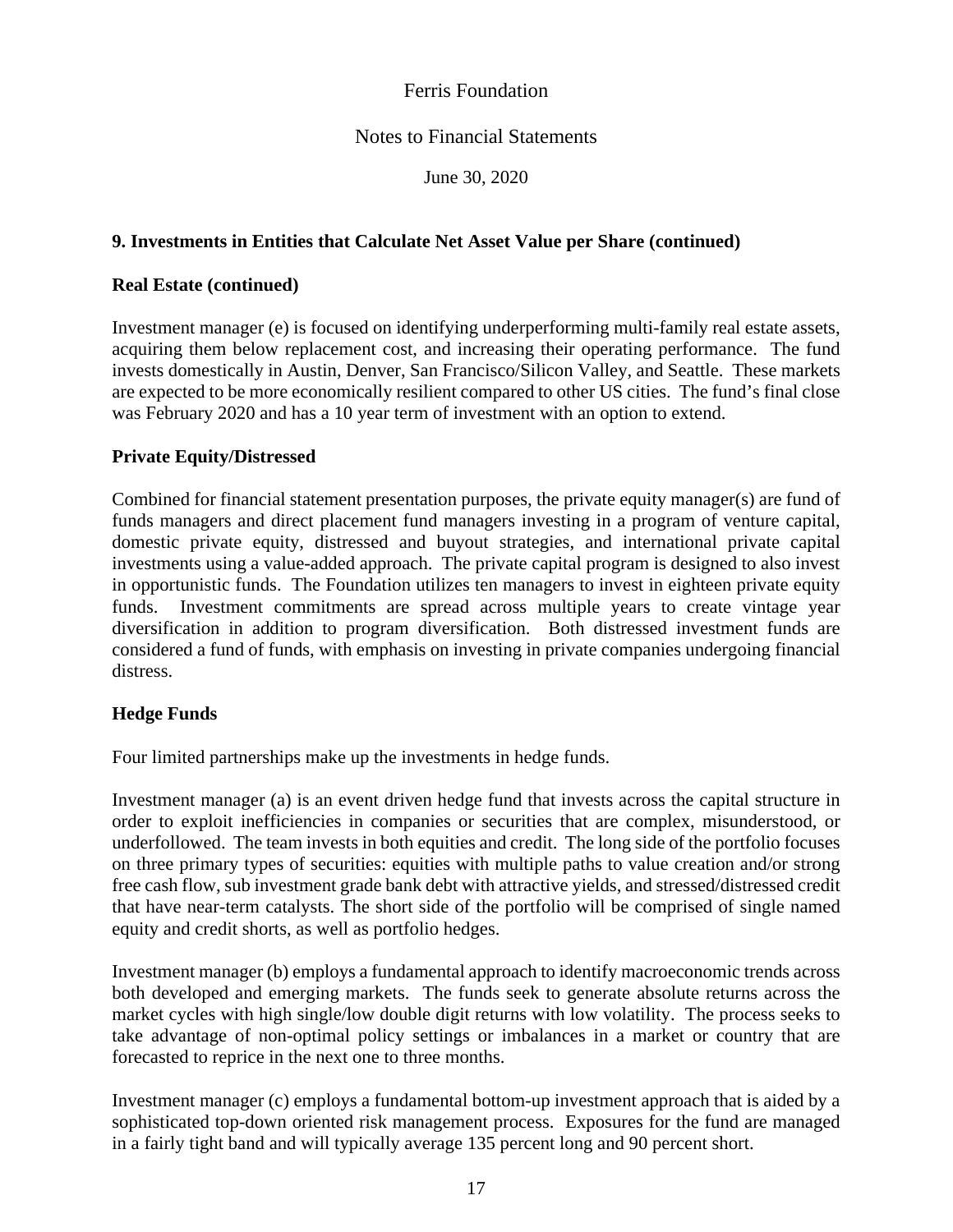# Notes to Financial Statements

June 30, 2020

# **9. Investments in Entities that Calculate Net Asset Value per Share (continued)**

### **Hedge Funds (continued)**

Investment manager (d) is a global multi-strategy hedge fund comprised of three primary strategies: credit, value, and arbitrage. Arbitrage is focused on mergers, including corporate takeover situations where the team looks to capture the spread between acquirer and the company being acquired by being long and short the two companies. Credit is focused on stressed, distressed, restructuring, in liquidation, undervalued, or companies experiencing an event where there is a catalyst to unlock value. The team purchases equities with an event that can unlock value for equity holders where the equities are selling at a discount to intrinsic value.

### **Natural Resources/Commodities**

Five limited partnerships comprise the total of investments in natural resources/commodities.

Investment manager (a) invests in a multi-fund manager approach in the areas of oil and gas production, energy services, and other natural resource related industries including timber, power services, infrastructure and manufacturing, mining and mineral extraction, and renewable and alternative energy technology. Diversification occurs through private equity strategies and property acquisition strategies. The partnership will terminate 12 years after official partnership filing, and liquidation is limited.

Investment manager (b) invests in a multi-fund manager approach in the areas of oil and gas production, energy services, and other natural resource related industries including timber, power services, infrastructure and manufacturing, mining and mineral extraction, and renewable and alternative energy technology. Diversification occurs through private equity strategies and property acquisition strategies. The partnership will terminate 12 years after official partnership filing, or approximately December 31, 2021, and liquidation is limited.

Investment manager (c) is a fund of funds manager investing in 7 to 10 energy funds engaged in acquisition and exploitation of proved oil and natural gas reserves in North America. Modest exposure to energy infrastructure, technology, services, and international reserve-based opportunities are allowed. The fund will terminate in 15 years after official partnership filing, or approximately December 31, 2021. Limited partners may seek liquidation through the general partner by selling its partnership share to other limited partners, the general partners, or a third party.

Investment manager (d) invests in income-generating publicly traded Master Limited Partnerships (MLPs), either directly or via equity swaps, with a focus on energy sector MLPs and other C-Corporation energy infrastructure companies. Securities held may include common, preferred, and subordinated units of partnership interest and general partnership interests in MLPs. The fund may invest in other private placements and other non-public offerings of securities of MLPs.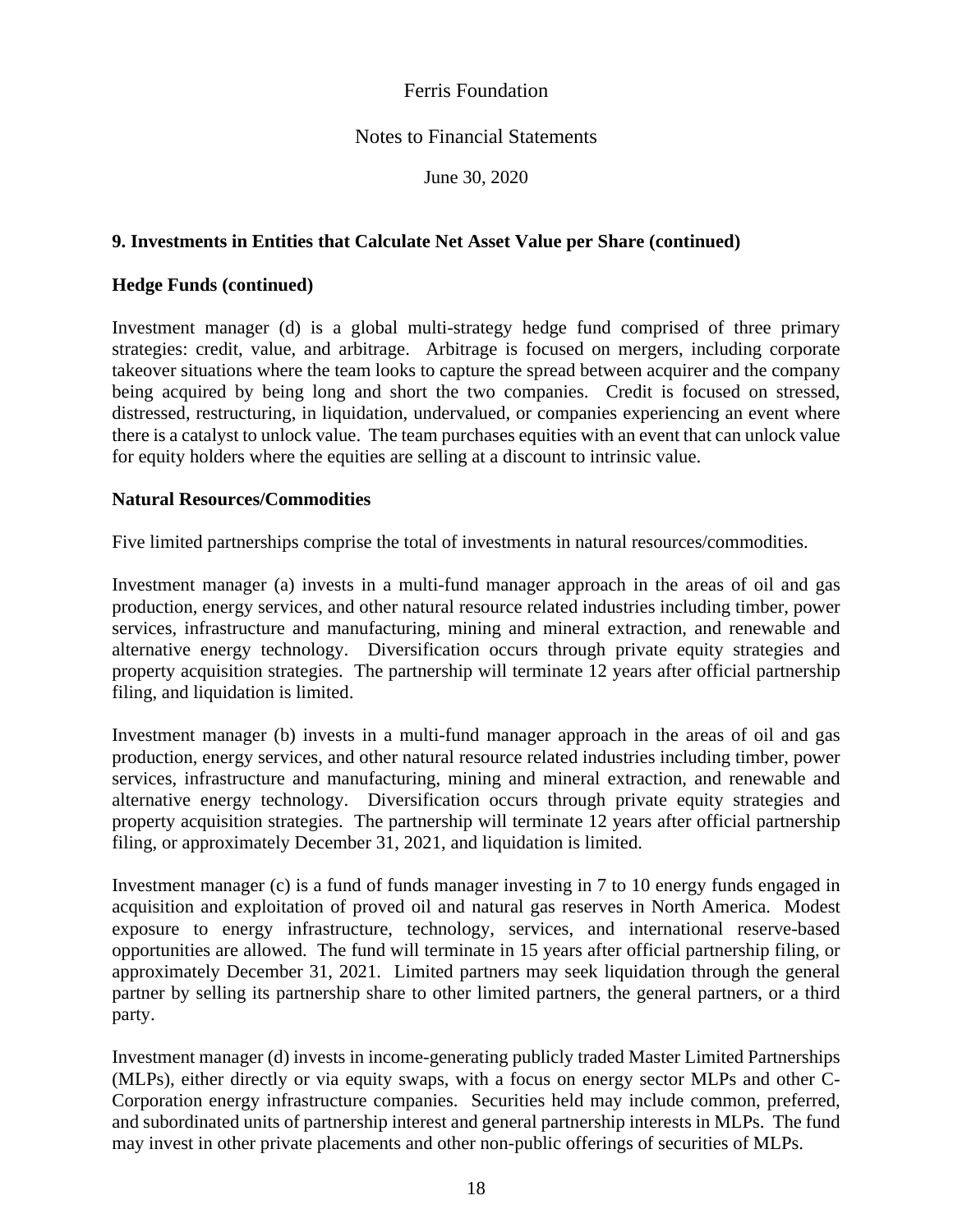# Notes to Financial Statements

June 30, 2020

# **9. Investments in Entities that Calculate Net Asset Value per Share (continued)**

### **Natural Resources/Commodities (continued)**

Investment manager (e) invests in primary or secondary acquisitions of non-marketable limited partnerships that invest in the energy, mining, and/or minerals industries, or through coinvestments alongside the managers of the partnerships or alongside other persons or entities. The general purpose of this partnership is to hold and manage its interests to realize significant longterm capital appreciation in a variety of security types, either purchased through public or private markets or in connection with a loan.

# **Private Credit**

One limited partnership comprises the total of investments in private credit.

Investment manager (a) is focused on providing debt capital to borrowers based on real estate collateral. High points are its ability to take advantage of market opportunities during period of market dislocation/increased financial regulation. The management team has a proven track record through multiple real estate cycles. The fund's first close was in April 2020 and has a 7 year commitment plus two one-year extensions with an option to extend.

### **Liquidity and Redemption Notice Requirements**

Investments in entities that calculate net asset value per share have illiquid properties associated with the nature and type of investment in private capital and hedge funds. Certain lock up periods and redemption notification requirements are mandatory to liquidate these funds. Limited secondary markets exist for certain types of investment vehicles.

For private equity, real estate, and natural resource investments that calculate net asset value per share, the Foundation must hold these assets and receive distributions through the period of investment until the partnership terminates. Although distributions are made throughout the period of time the investment is held, this is not considered a liquid market. The Foundation's investments with hedge funds also have written notification requirements to access the funds. Funds requested for liquidation are made available depending on partnership agreements; currently this range is between 30 – 100 days. Hedge funds may also have other provisions on liquidity to meet annual audit requirements.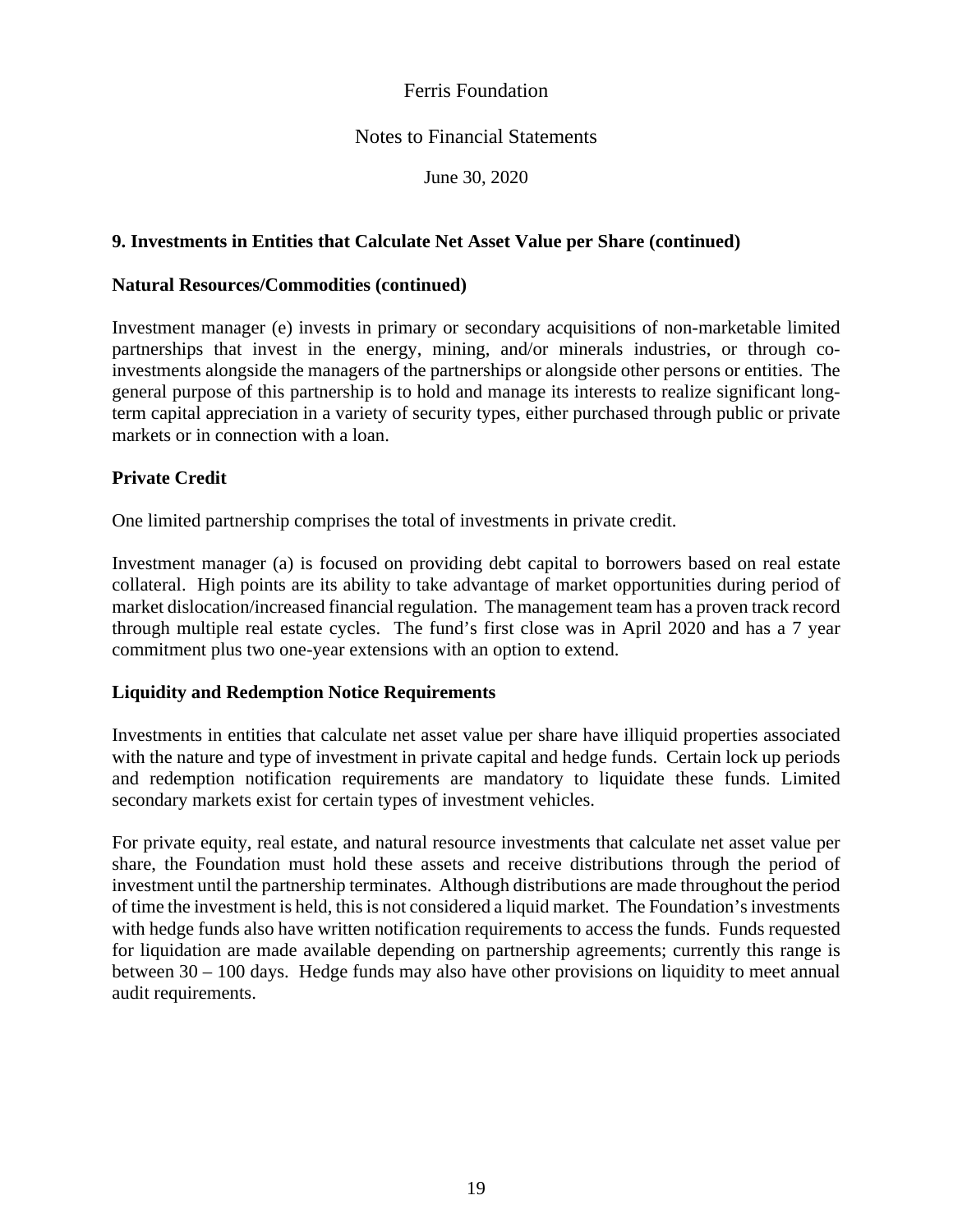### Notes to Financial Statements

June 30, 2020

### **10. Donor- and Board-restricted Endowments**

The Foundation's endowment includes both donor-restricted endowment funds and funds designated by the Board of Directors or management to function as endowments. Net assets associated with endowment funds, including funds designated by the Board of Directors to function as endowments, are classified and reported based on the existence or absence of donorimposed restrictions.

Endowment net asset composition by type of fund as of June 30, 2020 is as follows:

|                 | <b>Without Donor</b> | <b>With Donor</b>        |                            |
|-----------------|----------------------|--------------------------|----------------------------|
|                 | <b>Restrictions</b>  | <b>Restrictions</b>      | <b>Total</b>               |
|                 |                      |                          |                            |
| Endowment       | \$                   |                          | $$64,002,012 \$64,002,012$ |
| Quasi-endowment | 23, 263, 737         |                          | 23, 263, 737               |
| Total funds     | \$23,263,737         | \$64,002,012\$87,265,749 |                            |

Changes in endowment net assets for the fiscal year ended June 30, 2020 include:

|                                                               | <b>Without Donor</b> | <b>With Donor</b>   |                  |
|---------------------------------------------------------------|----------------------|---------------------|------------------|
|                                                               | <b>Restrictions</b>  | <b>Restrictions</b> | <b>Total</b>     |
| Endowment net assets – beginning of                           |                      |                     |                  |
| year                                                          | \$27,368,643         | \$60,680,734        | \$88,049,377     |
| Investment return:                                            |                      |                     |                  |
| Investment income                                             | 328,994              | 807,274             | 1,136,268        |
| Net realized/unrealized loss                                  | (158, 276)           | (626, 734)          | (785, 010)       |
| Total investment return                                       | 170,718              | 180,540             | 351,258          |
| Contributions                                                 | 16,810               | 1,739,111           | 1,755,921        |
| Appropriation of endowment assets<br>for expenditures         | (1,191,476)          | (1,569,456)         | (2,760,932)      |
| Matching gifts for Ferris Futures<br>Endowment                | (3,002,995)          | 3,002,995           |                  |
| Transfers to create endowment<br>funds, net of administrative |                      |                     |                  |
| expenses                                                      | (97, 963)            | (31, 912)           | (129, 875)       |
| Endowment net assets $-$ end of year                          | \$23,263,737         | 64,002,012<br>\$    | \$<br>87,265,749 |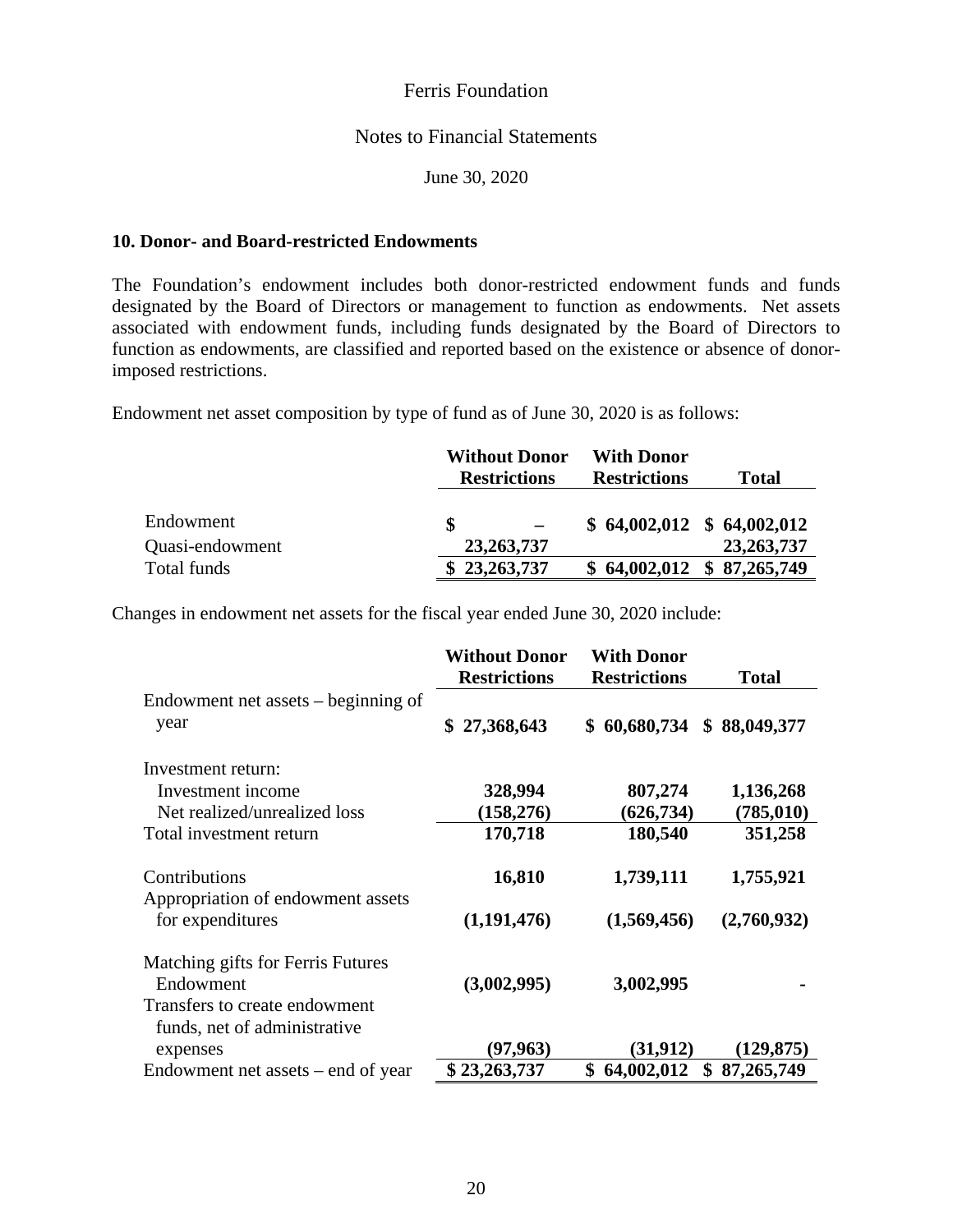#### Notes to Financial Statements

June 30, 2020

#### **10. Donor- and Board-restricted Endowments (continued)**

Endowment net asset composition by type of fund as of June 30, 2019 is as follows:

|                 | <b>Without Donor</b> | With Donor                  |              |
|-----------------|----------------------|-----------------------------|--------------|
|                 | <b>Restrictions</b>  | <b>Restrictions</b>         | <b>Total</b> |
|                 |                      |                             |              |
| Endowment       | S                    | $$60,680,734$ $$60,680,734$ |              |
| Quasi-endowment | 27,368,643           |                             | 27,368,643   |
| Total funds     | \$27,368,643         | \$60,680,734                | \$88,049,377 |

Changes in endowment net assets for the fiscal year ended June 30, 2019 include:

|                                                               | <b>Without Donor</b> |               | <b>With Donor</b>   |              |
|---------------------------------------------------------------|----------------------|---------------|---------------------|--------------|
|                                                               | <b>Restrictions</b>  |               | <b>Restrictions</b> | <b>Total</b> |
| Endowment net assets – beginning of                           |                      |               |                     |              |
| year                                                          | 29,545,057<br>\$     |               | \$49,204,280        | \$78,749,337 |
| Investment return:                                            |                      |               |                     |              |
| Investment income                                             |                      | 472,818       | 913,703             | 1,386,521    |
| Net realized/unrealized gain                                  |                      | 826,308       | 1,762,050           | 2,588,358    |
| Total investment return                                       |                      | 1,299,126     | 2,675,753           | 3,974,879    |
| Contributions<br>Appropriation of endowment assets            |                      | 10,337        | 8,269,643           | 8,279,980    |
| for expenditures                                              |                      | (1,257,538)   | (2,006,574)         | (3,264,112)  |
| Matching gifts for Ferris Futures<br>Endowment                |                      | (2, 233, 339) | 2,233,339           |              |
| Transfers to create endowment<br>funds, net of administrative |                      |               |                     |              |
| expenses                                                      |                      | 5,000         | 304,293             | 309,293      |
| Endowment net assets – end of year                            | 27,368,643<br>\$     |               | \$60,680,734        | \$88,049,377 |

#### **Interpretation of Relevant Law**

The Board of Directors of the Foundation has reviewed the Uniform Prudent Management of Institutional Funds Act (UPMIFA) and established investment and spending policies requiring the preservation of the fair value of the original gift as of the gift date of the donor-restricted endowment fund. The Foundation retains in perpetuity (a) the original value of gifts donated to the permanent endowment, (b) the original value of subsequent gifts to the permanent endowment, and (c) accumulations to the permanent endowment made in accordance with the direction of the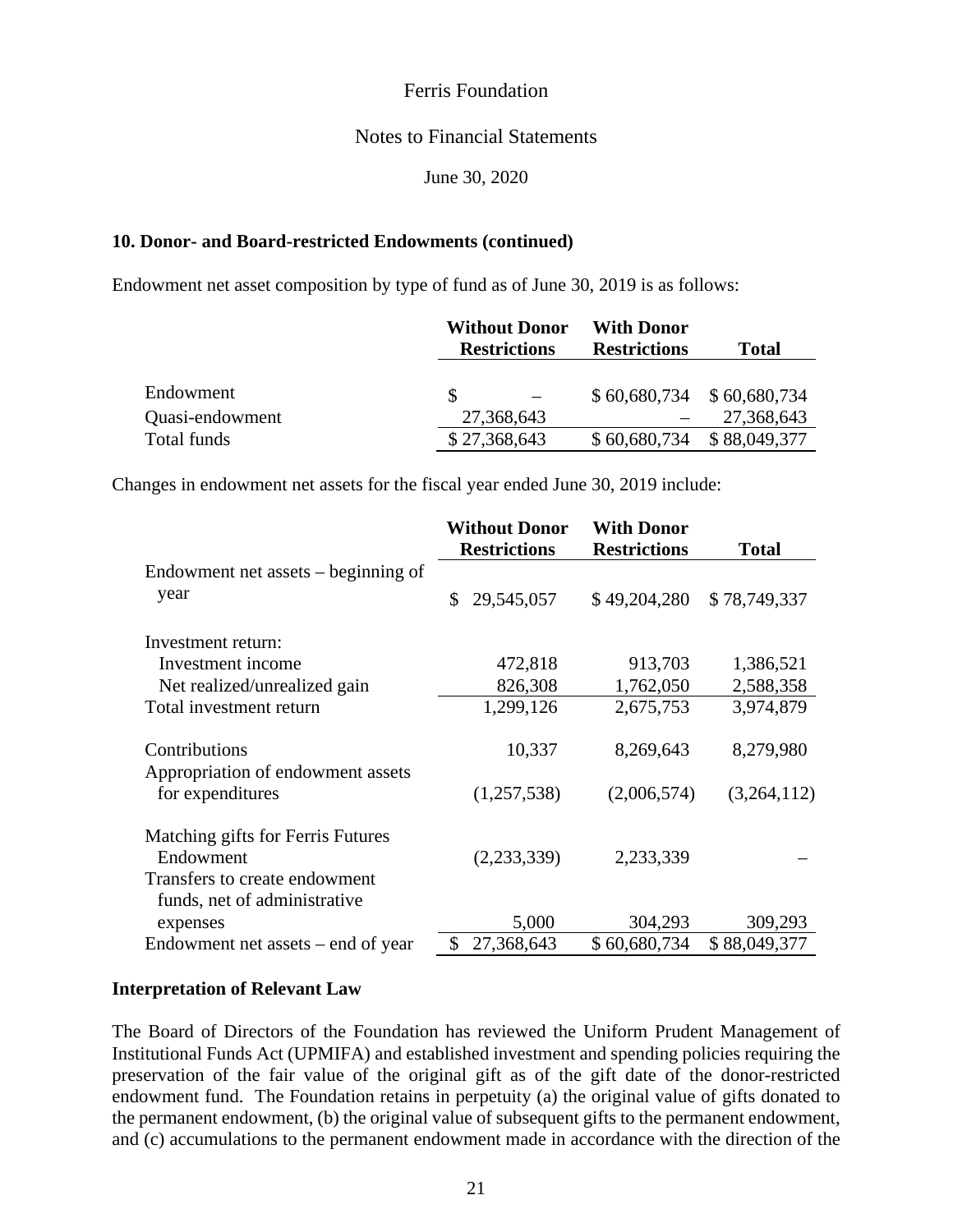# Notes to Financial Statements

June 30, 2020

# **10. Donor- and Board-restricted Endowments (continued)**

### **Interpretation of Relevant Law (continued)**

applicable donor gift instrument. The remaining portion of the donor-restricted endowment fund not retained in perpetuity is appropriated for expenditure by the Foundation in a manner consistent with the standard of prudence prescribed by UPMIFA.

In accordance with UPMIFA, the Foundation considered the following factors in making a determination to appropriate or accumulate donor-restricted endowment funds:

- (1) The duration and preservation of the fund
- (2) The purposes of the Foundation and the donor-restricted endowment fund
- (3) General economic conditions
- (4) The possible effect of inflation and deflation
- (5) The expected total return from income and the appreciation of investments
- (6) Other resources of the Foundation
- (7) The investment policies of the Foundation

### **Funds with Deficiencies**

From time to time, the fair value of assets associated with individual donor-restricted endowment funds may fall below the level that the donor or UPMIFA requires the Foundation to retain as a fund of perpetual duration. In accordance with U.S. GAAP, deficiencies of this nature are reported in net assets without donor restrictions. As of June 30, 2020, there were 25 funds of this nature which had a fair value of \$2,747,071 and an original endowment amount of \$2,831,960 which resulted in an underwater amount of \$84,889. There were no funds with deficiencies as of June 30, 2019. These deficiencies resulted from unfavorable market fluctuations that occurred after the investment of contributions with donor restrictions.

### **Return Objectives and Risk Parameters**

The Foundation has adopted investment and spending policies for endowment assets that attempt to provide a predictable stream of funding to programs supported by its endowment while seeking to maintain the purchasing power of the endowment assets. Endowment assets include those assets of donor-restricted funds that the Foundation must hold in perpetuity or for a donor specified period(s) as well as board-designated funds. Under this policy, as approved by the Board of Directors, the endowment assets are invested in a manner that is intended to produce results that exceed a target-weighted index in proportion to invested assets, while assuming a moderate level of investment risk. The Foundation expects its endowment funds, over time, to provide an average rate of return that exceeds the Consumer Price Index (CPI) plus 5.0 percent annually. Actual returns in any given year may vary from this amount.